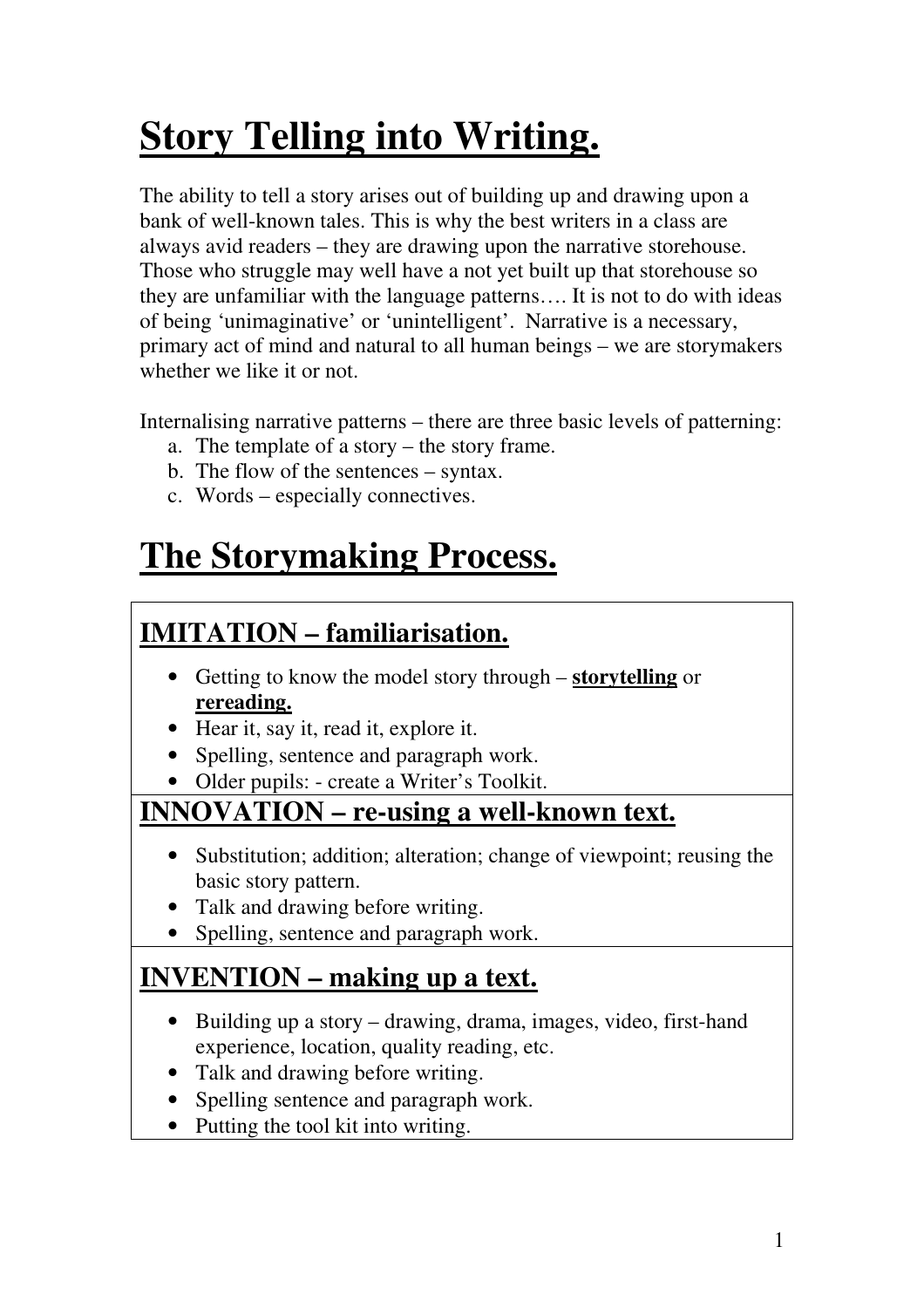# **1. Imitation – Blueprints for the imagination.**

#### **a. Listening, retelling and reading the text.**

You need a range of activities so that the children listen to the text type and also talk the text type many times. This could be through storytelling or by rereading for a range of interesting purposes (see drama).

Use of either: -

- Storytelling.
- Listen join in retell.

 $Or:$  -

- Rereading a short story
- Rereading parts of the ongoing novel for close study

NB – try to establish strategies for increasing the amount that children are read to in school, at home as well as increasing the amount that they read independently.

#### **b. Draw it!!**

This helps children capture the whole text visually.

Use of:

- Story map, mountain graph.
- Cartoon, storyboard,
- Flow chart, boxing up, paragraph planner.

Older children should do this for themselves – problem solving by listening carefully to the story/text.

#### **c. Comprehension – drama.**

You may wish to carry out a range of comprehension activities – discussion, response, close reading, DARTs activities, etc.

Drama helps children get to know the text really well – often having to listen again to, and reuse, parts of the text. With older children, drama activities are especially useful for encouraging a return to the original text to internalise the patterns and deepen interpretation…. also, drama can help children begin to generate new ideas for their own writing.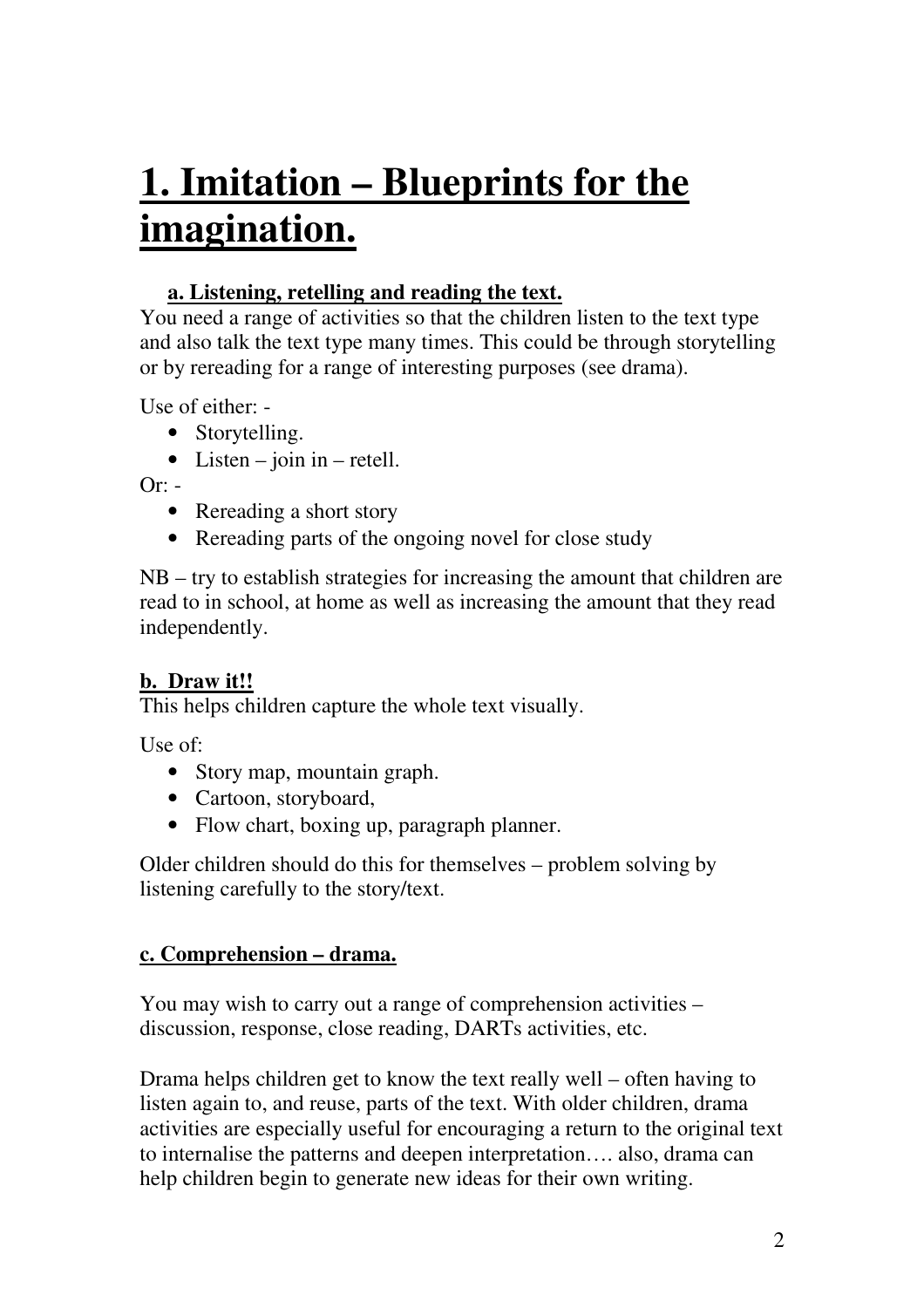If you are wanting the children to write in role – or create something new – then it may be worth combining drama or storytelling, with drawing, plus an opportunity to retell so that ideas and language can be refined/revised.

- **Hot seating and freeze frames.**
- **Miming scenes** miming a scene from a story. Can the others guess which scene? Miming what might happen next.
- **Role playing** scenes or alternative events this can be very effective for 'innovation' – to help children embellish a scene.
- **Free role play** providing a play area such as a bears' cave or Grandma's cottage complete with dressing up clothes acts as a simple invitation to 'play at' the story.
- **Act the story** in this the teacher, possibly with the main body of the class – retells the story and a group act the story out. This can be followed by children working groups to re-enact the story, using a narrator.
- **Puppet theatre** finger puppets and a mini theatre should be used for children to play at the story – retelling it or inventing new ideas using the same characters.
- **Journalists** interviewing the characters about what has happened.
- **'News' programmes** complete with outside broadcasting unit TV or radio – e.g. interview with Troll about threatening behaviour of local vandals.
- **Monologues** begin this by drawing an outline of the character's head and asking for ideas about what the character might be thinking or feeling. Demonstrate how to be in role as a character and 'think aloud' the 'thoughts in the head'. This might be a character in a story or a character who is not mentioned, e.g. the wolf's wife might be very fed up with his behaviour…. 'He's always huffing and puffing up and down the den. I just don't know what is wrong with him…'
- **Gossip** between characters about events. These could be main characters but using bystanders can be handy as a way of revisiting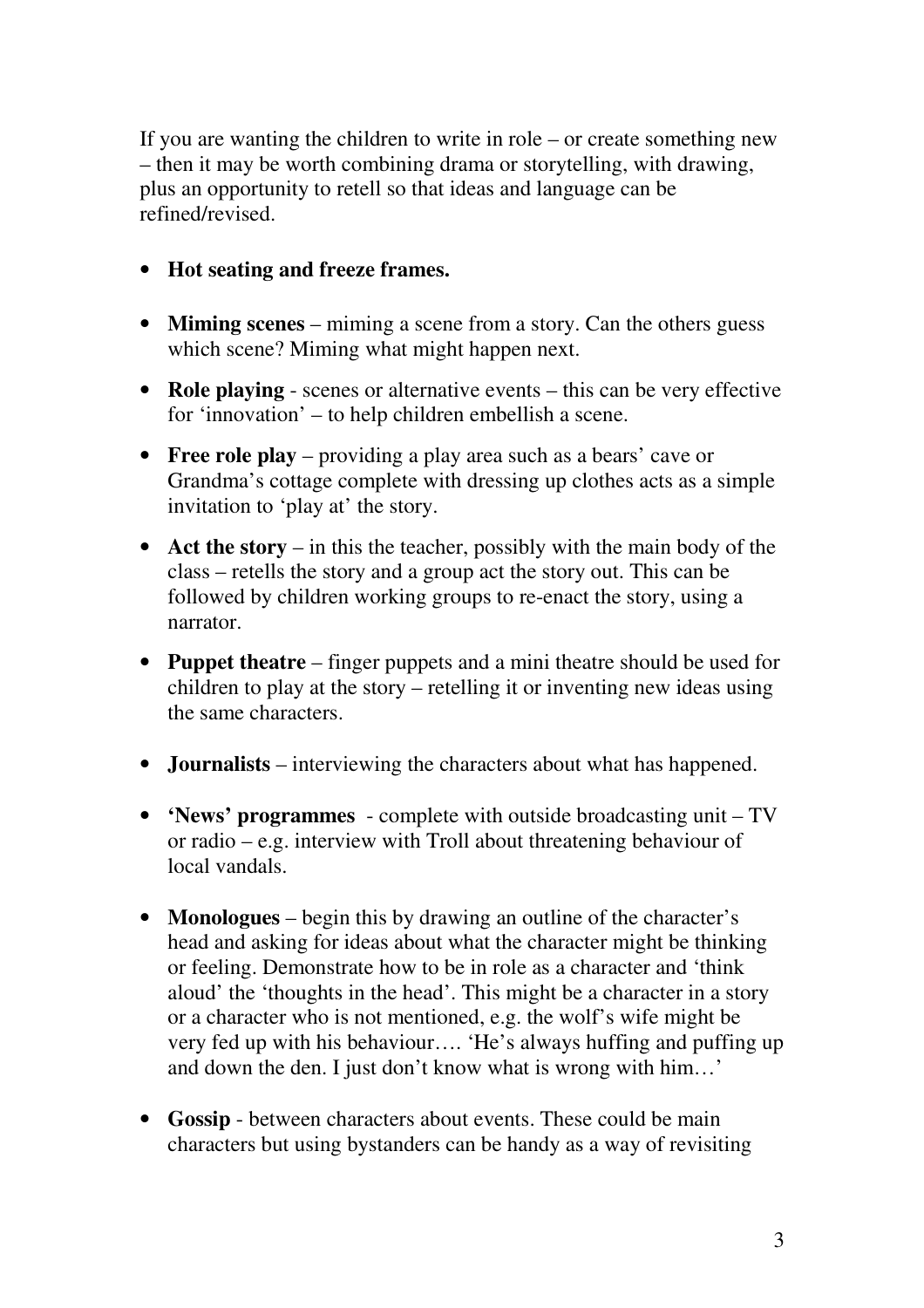what has happened – a form of retelling, e.g. a neighbour of the bears could tell a friend all about the break in.

- **Phone calls** from a character to an off stage character provides another ideal form of recounting events from a different viewpoint..
- **Advice surgeries or working in role as agony aunts** this provides a chance to work with the main character, digging under the skin of what they have been doing, why – considering motive. The advice might suggest other ways forward for a story.
- **Statements to police** what does the wolf have to say about his behaviour?
- **Writing in role** there are many possibilities for writing in role that help the children revisit the story, e.g. end of term report for a character, diary entry, letters to another character, newspaper articles.
- **Objects or costumes –**placed in the centre of the circle.
- **Forum theatre** a scene is set up. The action can be paused and audience members suggest what might happen next.
- **Re-enacting key scenes** e.g. the moment when Howard Carter breaks into the tomb.
- **Trials** teacher in role as judge. Children work as solicitors to defend or accuse a character.
- **Role on the wall** someone lies down on sheets of paper an outline is drawn plus comments, quotes, suggestions.
- **Thoughts in the head** e.g. work in pairs one child says aloud what they are thinking having walked past an old house. Then their partner role-plays the old person who lives in the house.

## **Making storytelling special.**

**Storyteller's hat Storyteller's chair Storyteller's cloak**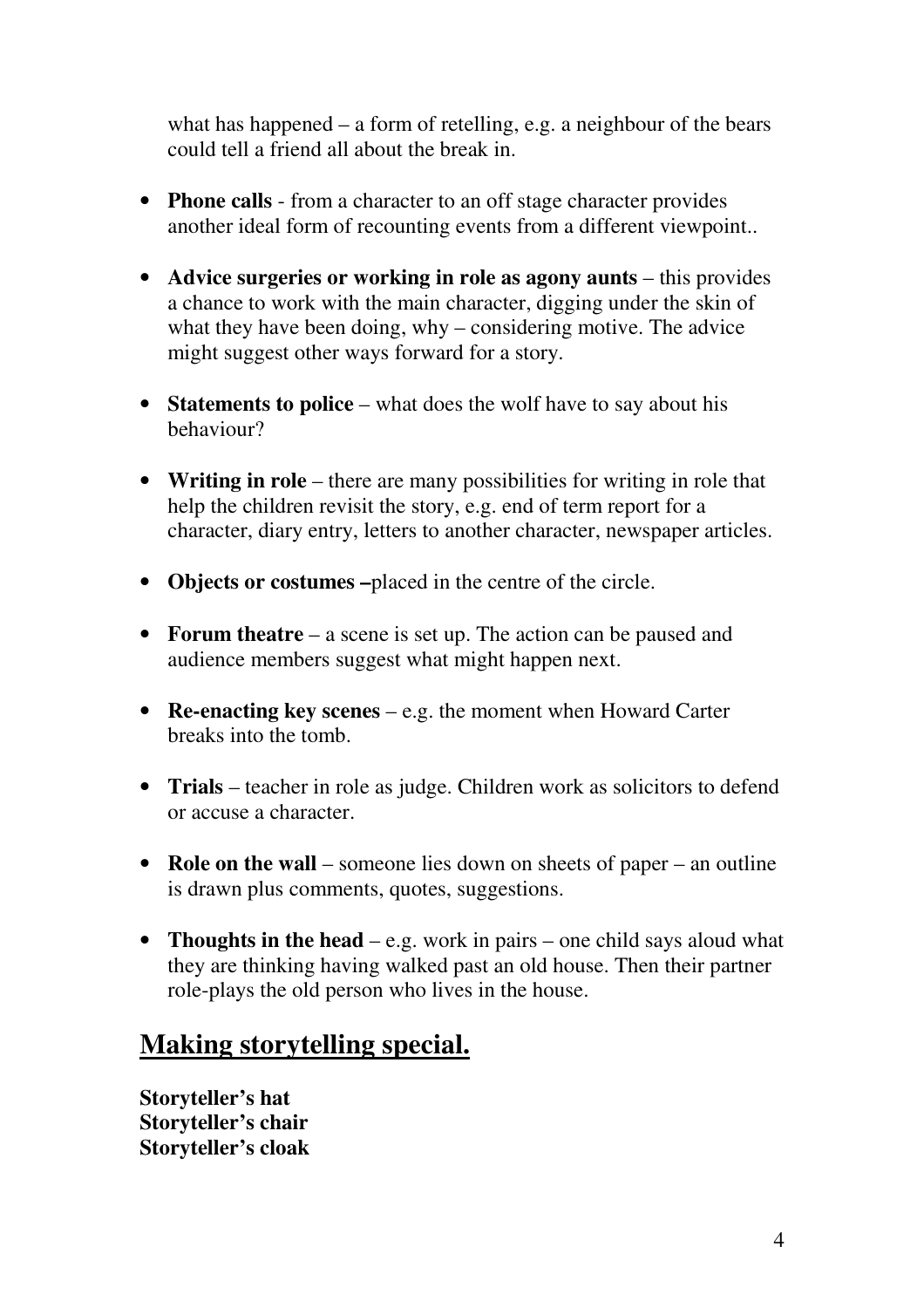**Magic Carpet Story Music Story lights Story box or bag Storytelling Castle**

# **STRATEGIES FOR LEARNING THE STORIES (for teachers).**

- 1. **Choose a story** The teacher begins by selecting a story that she wants the class to learn. This should be a story that will be easy enough for the class to learn because it holds some repetitive patterns, is memorable and enjoyable. Traditional tales usually contain these elements.
- 2. **Adapt the story** The teacher writes out a 'bare bones' version of the story that does not involve too much detail or elaboration that might it hard to internalise. It is important to build into the story any particular language patterns that you wish to teach, e.g. sentence structures or connectives
- 3. **Decide on actions** Work out actions for the story. Events could be made up with the children but it is important to repeat the same actions for the main bank of connectives so that the children revisit the key patterns from story to story, class to class.
- 4. **Draw a map** Sketch a simple map of the story. This helps the teacher to remember the story and also means that she can also work out a clear and simple visual aid for the children.
- 5. **Tape it and practise** The teacher now tapes the story, leaving gaps between sentences or clauses. This is used to help the teacher learn the story before telling it to the class. Listen to the tape every day going into school and coming home, remembering NOT to do the actions if you're driving!! We have discovered that teachers become quicker and more confident with each story.

# **2. Innovation.**

Only move on to innovation when the story is in the long-term memory  $$ otherwise, they will struggle to innovate. Each stage needs to be modelled by the teacher so that there is a whole class innovation. This then sets then scene for staging the children to gradually create their own innovation.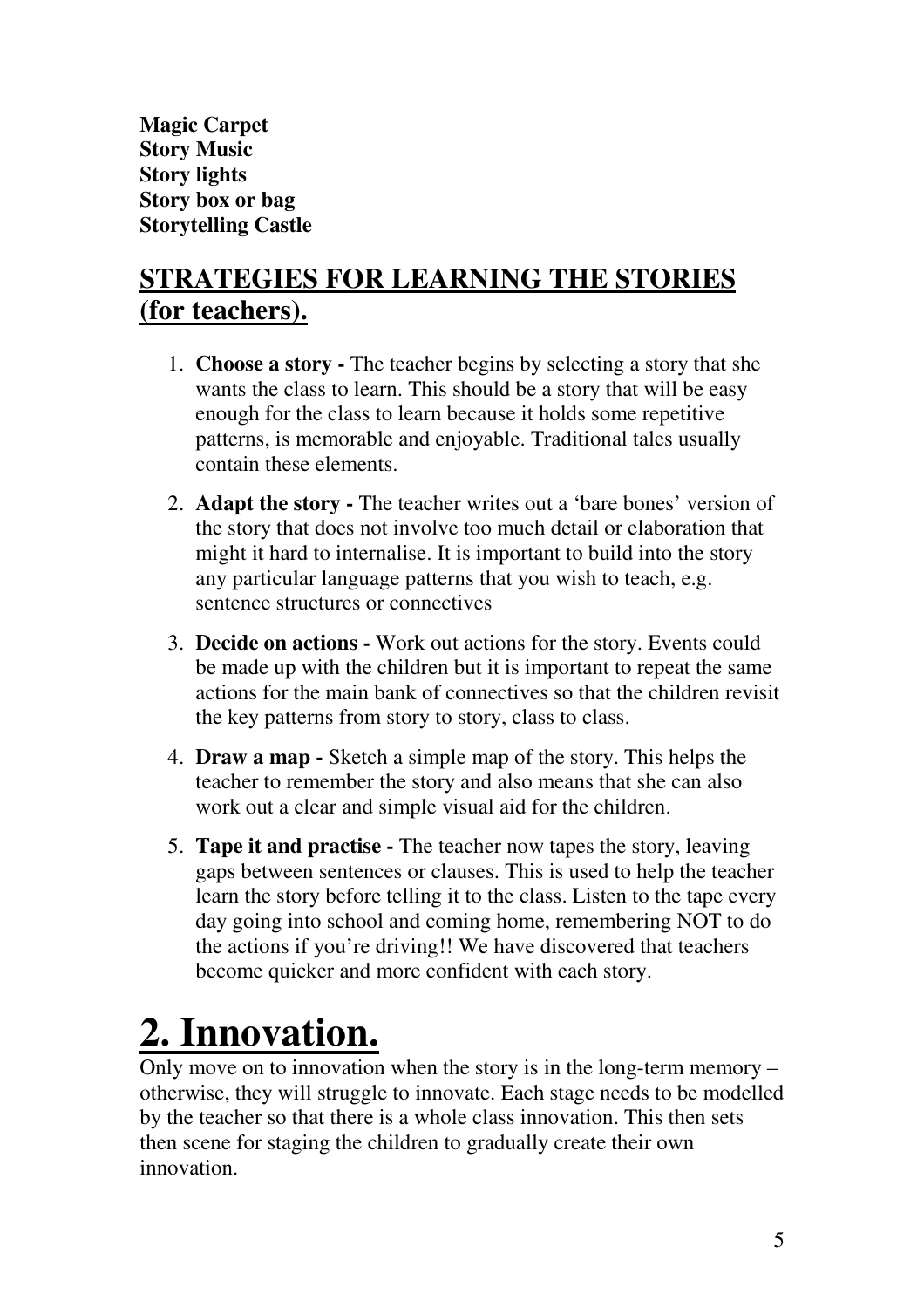# **Substitutions.**

This seems to be the simplest form of innovation. Many children find it simple enough to alter basic names of characters, places and objects. Be wary of changing too much or young children become confused. The children must draw their own new maps and use these for retelling. They will need to retell in pairs their version a number of times before it is been internalised. Some changes may have consequences!

# **Additions.**

Consider: -

- additions to words in a list:
- adding in more description, e.g.

*Once upon a time there were 3 Billy Goats Gruff who lived beside a river. Every day they stared over the river at the lush green grass that grew there.* 

*Early one morning, Baby Billy Goat Gruff woke up. It was a cold, misty morning. He started to look for some grass but he could not find any…* 

- adding in more dialogue;
- adding in a new character, e.g.

*Next, he walked and he walked and he walked till he came to the butchers. There he met a rat, a fat rat.* 

*"I'm hungry," said the rat, "What have you got in your creel….* 

• adding in new incidents, e.g.

# **Alterations.**

This might make a third stage. In this stage you make a change rather than just an 'addition'. An 'alteration' is a significant change that leads to consequences, usually altering the story is some fashion. There might be two levels of approach to retelling using 'alterations'.

- a. The original plot is maintained, using many of the original sentences. However, alterations are made within the plot. These might include –
- altering characters, e.g. so that a good character becomes greedy;
- altering settings, e.g. so that a character journeys through a housing estate rather than a forest;
- altering the way the story opens or ends;
- altering events but sticking to the basic plot.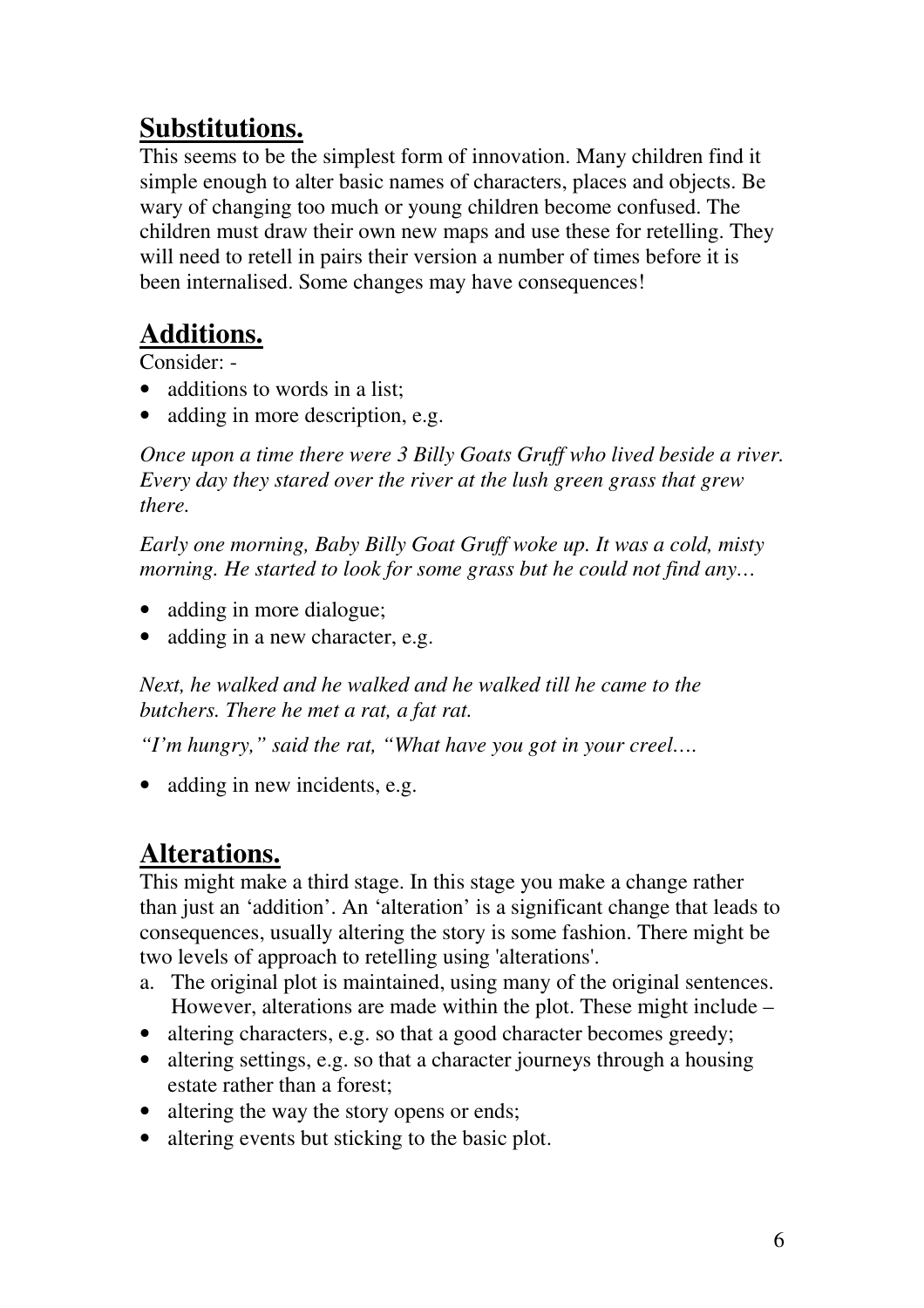b. The original plot is altered – so that the tale takes a new direction. Many of the original sentences and connectives may be used but the plot takes on a variation of the original. For instance - the plot begins in the same way but one incident steers it in a new direction. (An 'alteration' uses both 'imitation' and 'innovation' – but some of the tale will be an 'invention'.)

*Inside she saw three bowls of steaming, sweet porridge.* 

*'I'm hungry', said Goldilocks, as she sat down and began to eat. She poured on some double cream and added in plenty of sugar. Unfortunately, she ate so much that she began to feel sleepy. Within seconds, she was snoring.* 

*As she slept, three large and rather hairy gentlemen returned from a trip to the supermarket….* 

### **Change of Viewpoint.**

The story plot is used as a basis for a retelling but from a new viewpoint. For instance – the 3 pigs is retold from the fox's point of view or rewritten as a newspaper item. This approach might involve: -

- retelling from a different character's view;
- retelling in a different form (text type) as a letter, diary entry, etc.
- retelling in a totally new setting, e.g. Skillywidden in a city;
- retelling in a different time, e.g. Mr Fox in modern times;
- retelling in a different genre, e.g. retelling a traditional tale as a thriller.

*Goldy froze. She had heard the door handle give the slightest squeak and could see that it was steadily turning. Somebody was trying to get in! She ducked under the table and kept quite still.* 

#### **Re-use the basic plot.**

This involves unpicking the basic plot and recycling it in a new setting with new characters and events – only the underlying pattern remains, e.g. resetting Little Charlie as a quest involving hobbits or spaceships searching for a new planet.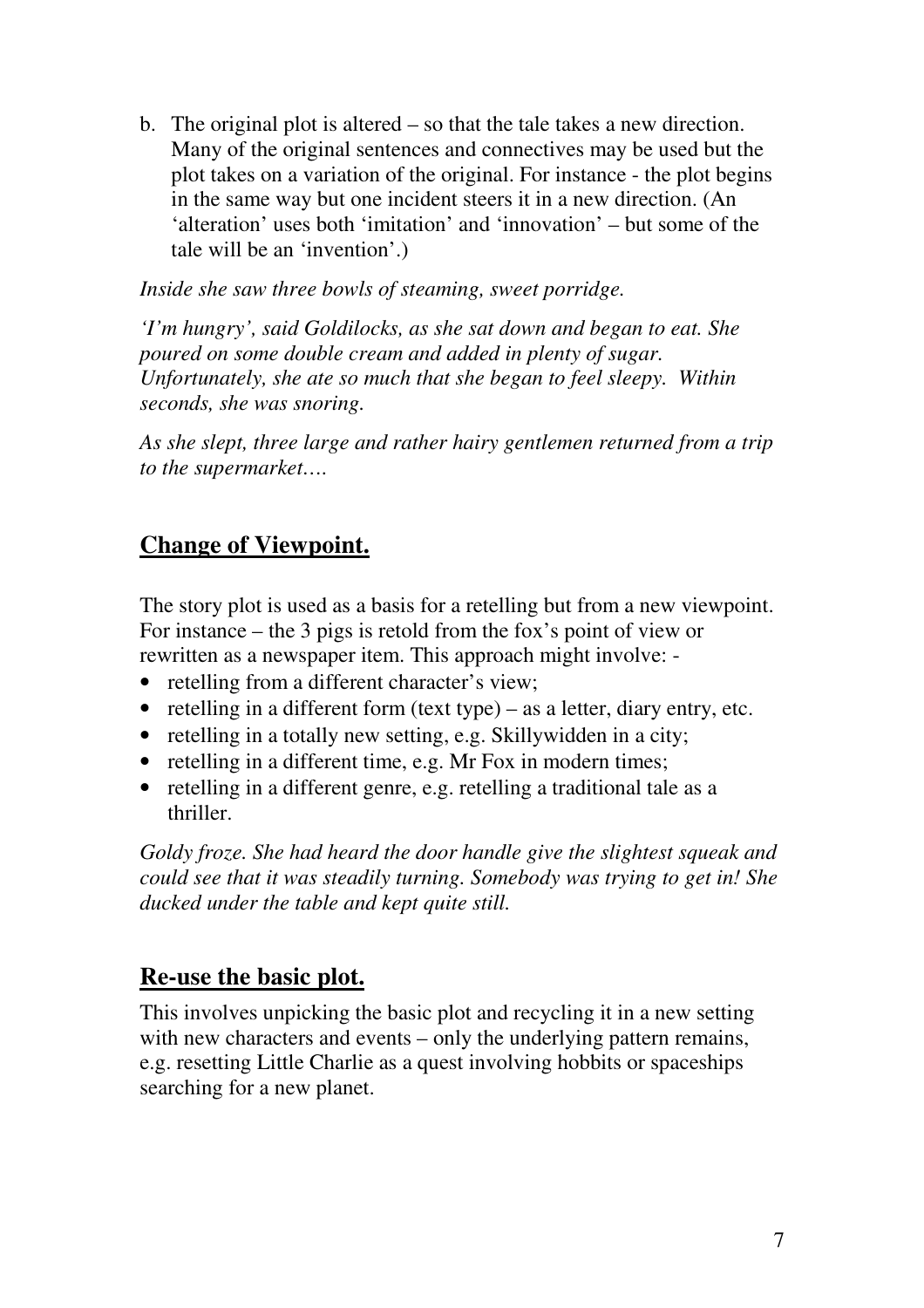# **Basics liberate Creativity.**

#### **Spelling games: -**

- Which one?
- Picture it.
- Speedwrite.
- Finish.
- Countdown.
- Riddles.
- Muddles.
- Common patterns starts, middles and ends ly, ing, ed.
- Plurals.
- Shannon's game.
- Daily from R to Y3 segment and blend.
- Rhyme it.

*Try using – train, wheel, bone, light, flies, soap, seed, snail, goat, cream, face, five, bowl, cake, hook, car, sock, back, shout, wood, led, bad, toy, day, gate, see, try, blow, true, game, gave, fine, moon, fool, boast, feet, cap, ash, rat, day, best, ill, bit, line, ring, ink, ship, shot, stop, hump, poke, mug.* 

• Use their errors – common words and patterns + words needed for the text type.

# **Writing style – sentences and paragraphs.**

### **Suspense.**

A door banged. Claire jumped. What was that? It wasn't Mr Jakes because she could hear him whistling at the other end of the playground. Out of the silence, she heard steps. Somebody was coming closer. Somebody, or something, was coming down the corridor. Nearer. She stood still, so still that even the tables and chairs froze with her. Carefully, she peered round the edge of the door. A shadow slipped, quick as a knife, into the next room. Claire clenched her fist around the pen, her heart racing.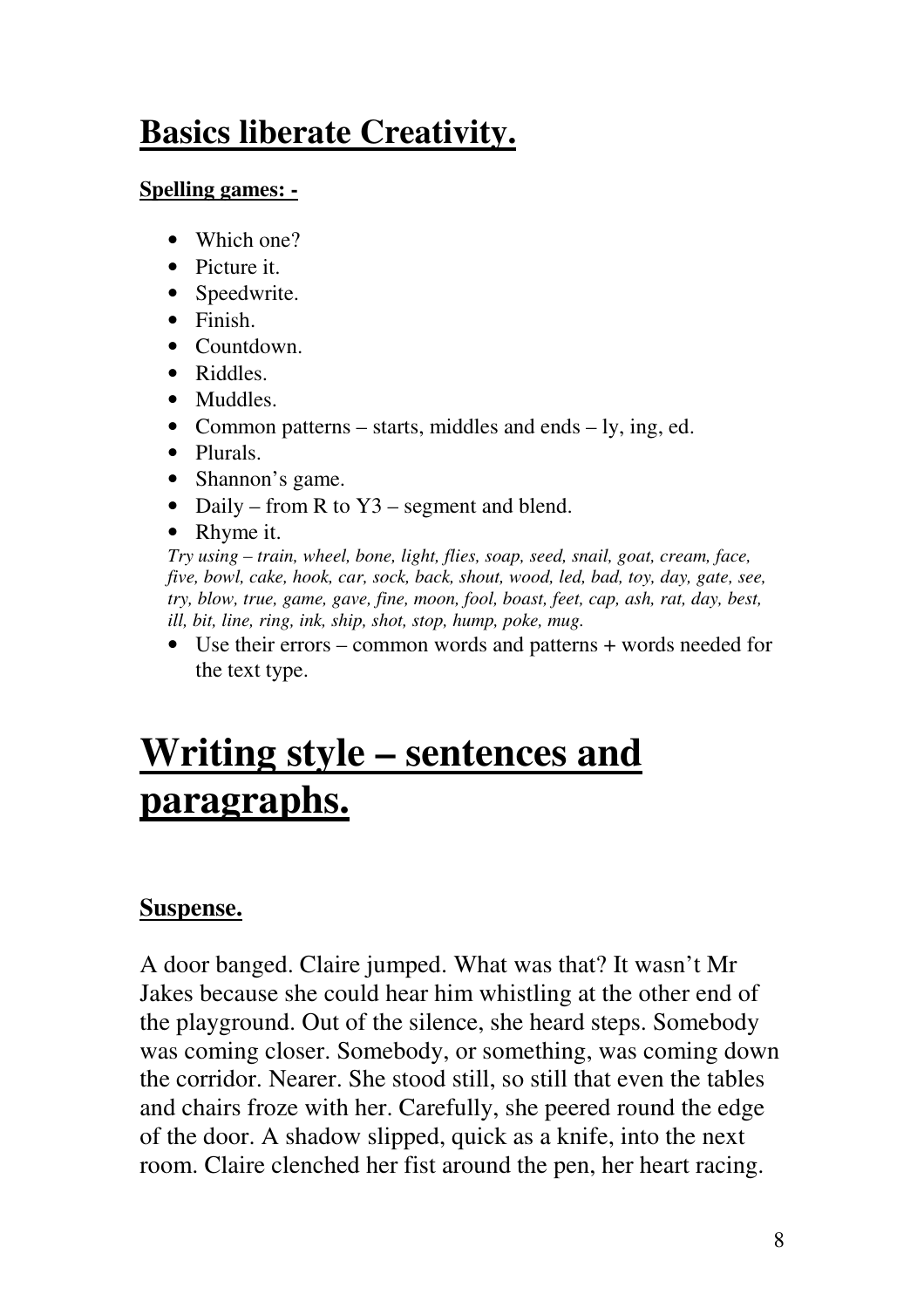### **Key sentence or paragraph games: -**

- Mr Copycat
- make a sentence
- boring sentences/improve a paragraph

*The cat went along the wall.* 

- sentence/paragraph doctor
- finish
- reorder

*The rain fell like diamonds, sparkling in the sunlight on the leaves.* 

- drop in

*The dog grabbed the suitcase.* 

- join

The cart stopped. The hobbit got down.

*After Although And As As soon as Because Before But Despite Immediately Since So Unless When Whenever While Whilst* 

It was sunny. Jools walked to town. She was attacked by an aardvark.

- Gita ran home because….
- Imitation, e.g.

*Quietly, he crept into the room. Angrily, she grabbed the strawberry.* 

- compare, e.g. strong/weak sentence
- creating complex sentences, e.g.

Provide the following list of words: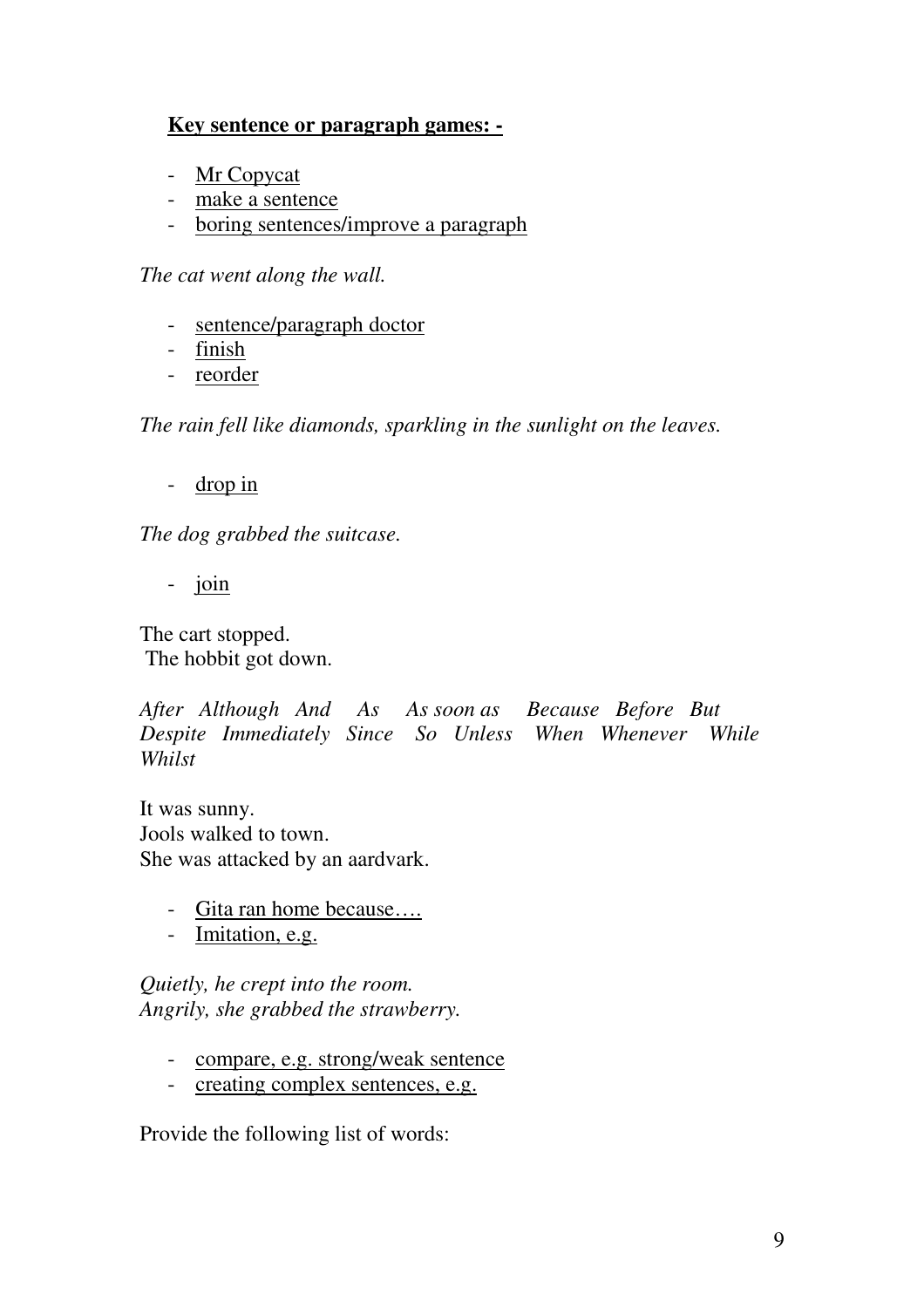*Because, while, whenever, although, despite, after, even though, as, however, who.* 

Write up a simple sentence for everyone to see, e.g. *Billie was happy.* The class have to create as many different complex sentences as they can within a given time, using the list of words provided, e.g.

*After eating jelly, Billie was happy. Billie was happy because she had just seen a frigate bird. Billie, whose jokes were dreadful, was happy* 

#### **Teaching Tips for sentence and paragraph games.**

Keep it fun. Keep the pace brisk. Little and often – daily is best. Discuss good sentences Show how to improve weak sentences. Insist on accurate, automatic punctuation.

Practise the sorts of sentences that are needed for the text type – practise on the whiteboards – then show the children how to use them in shared writing – and then expect the children to use them in their own writing.

DAILY – DAILY – DAILY – DAILY….. EXPECT THE CHILDREN TO USE WHAT HAS BEEN TAUGHT – LINK TO SHARED WRITING, SELF EVALUATION AND MARKING. – Experience generates writing – technique shapes it – technique is the scaffolding – if it becomes a substitute for experience then writing will become stilted.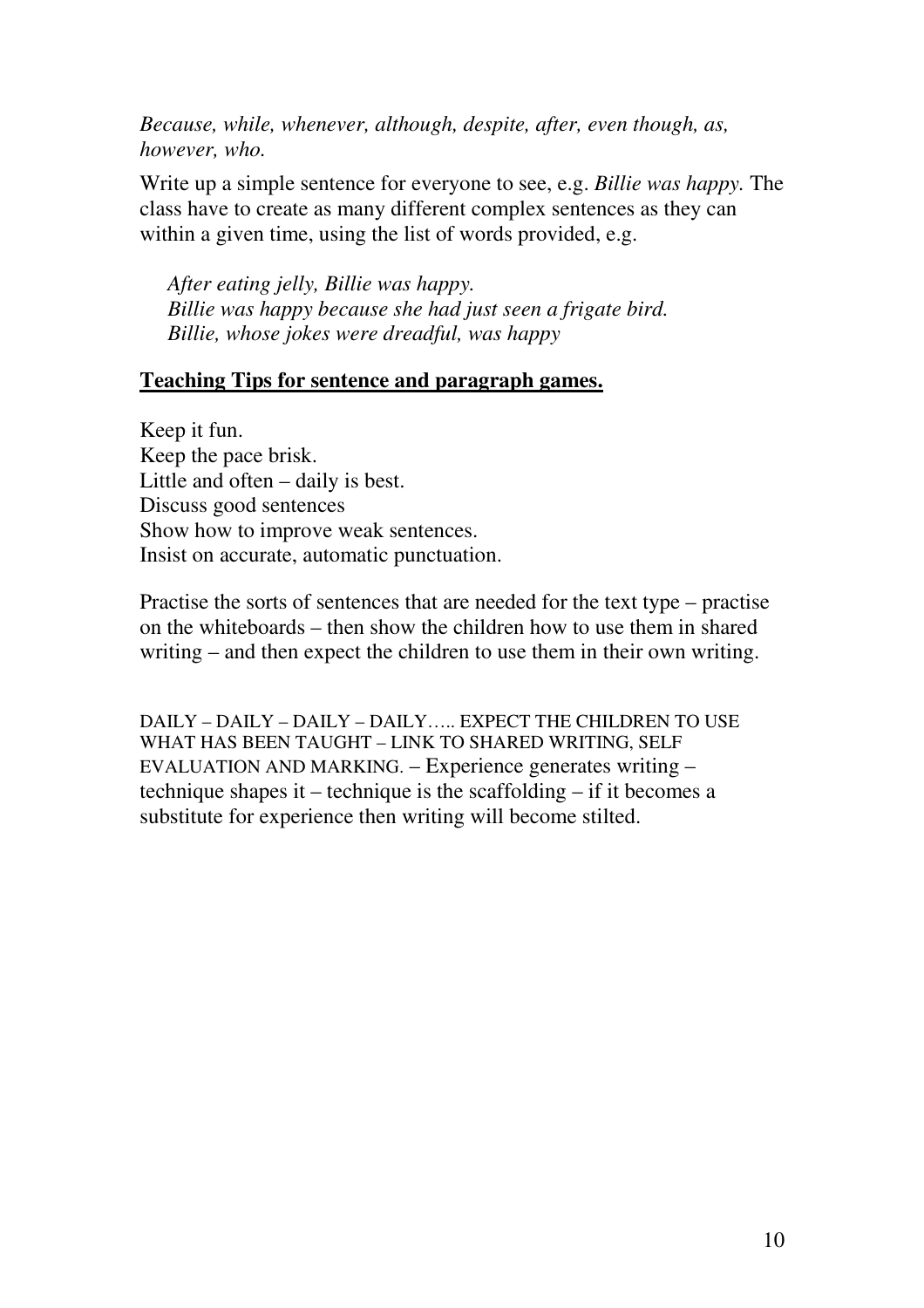## **Reminder Sheet.**

#### **1. Vary sentences to create effects: -**

- Short, simple sentences for drama and clarity: Tom ran.
- Compound sentences for flow: Tom ran and Kitty walked.
- Complex sentences to add in extra layers of information: As Tom ran, Kitty ate the cake.
- Questions to draw in the reader: What was that?
- Exclamations for impact: Run for it!
- Sentence of 3 for description: He wore a dark cloak, shiny shoes and red trousers.
- Sentence of 3 for action: Tom ran across the beach, jumped over the a rock and collapsed.

#### **2. Vary sentence openings: -**

- Adverb opener (how): Slowly,....
- Connective opener (when): Last thing at night, .....
- Prepositional opener (where): On the other side of the road....
- Adjective opener: Tall palm trees towered over the sand.
- Simile opener: as quick as a flash.... Like an eel....
- One word opener: Sad, .....
- 'ing' opener: Running for home, Tim tripped....
- 'ed' opener: Exhausted by the run, Tim fell over.

#### **3. Drop in clauses: -**

- Who: Tim, who was tired, ran home.
- Which: The cat, which looked mean, ran home.
- 'ing': Tim, hoping for silence, crept into the staffroom.
- 'ed': Tim, frightened by class 4, ate another cream bun.

#### **4. The 'ing' clause.**

- Before: Laughing at the dog, Tim fell backwards.
- During: Tim, laughing at the dog, fell backwards.
- After: Tim fell backwards, laughing at the dog.
- Stage direction for speech: "Hi," muttered Tom, waving to Bill.

Practise – sentences types that relate to the text type and that will help progress. Provide spellings and sentence types on cards and mats, etc. and in display. *List the key words and sentence features needed to make progress in your plans.*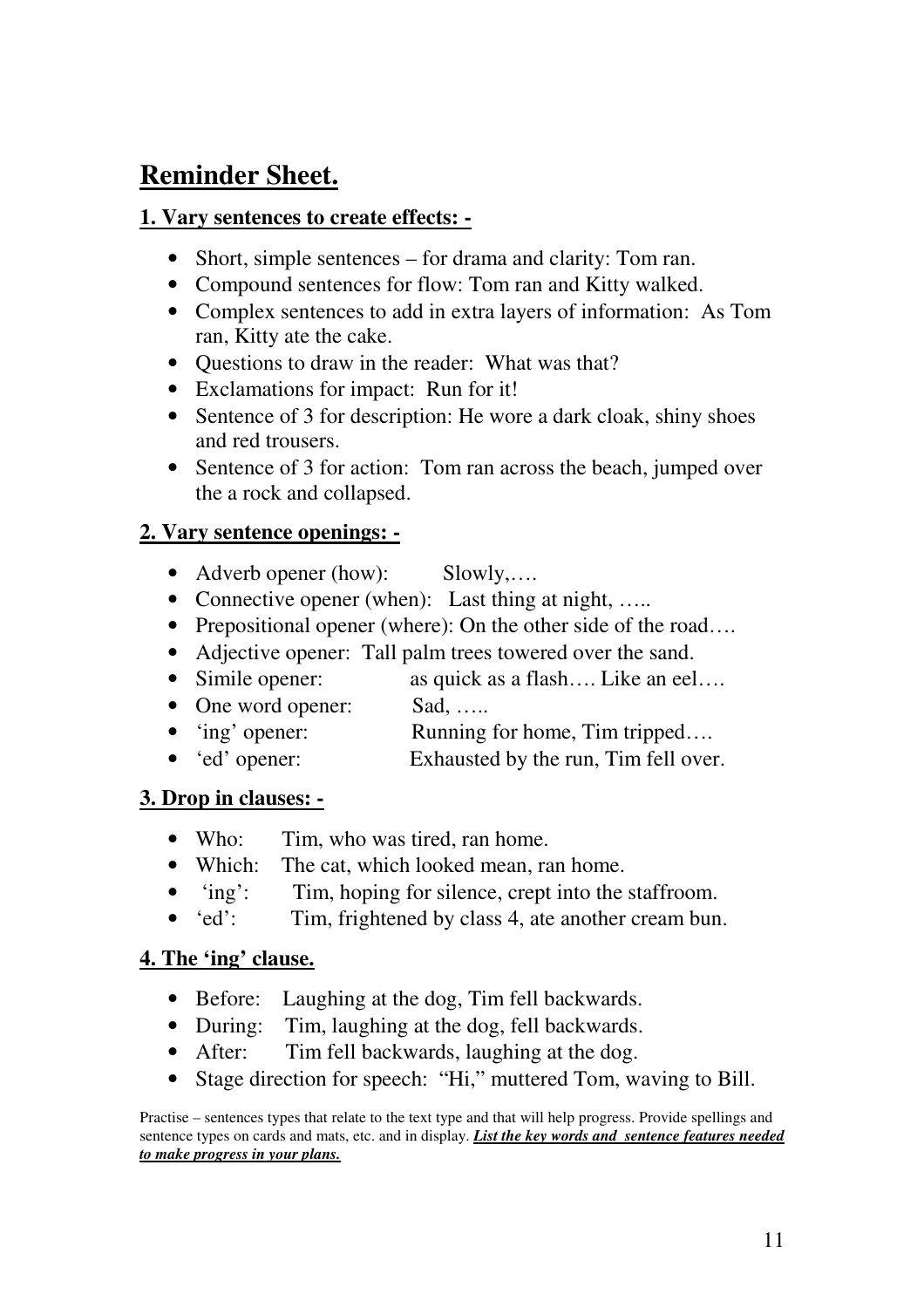#### **Adventure at Sandy Cove**

"Hurry up," shouted Joe as he climbed over the rocks. Carefully, Rahul followed. The two boys stopped at a rock pool and began to search for shells. "Hey, what's this?" shouted Joe to Rahul. In the rock pool was a small, black box wrapped in plastic. The boys tugged it loose. What was inside? Joe pressed the silver catch and the lid popped open. The box was full of sparkling jewels!

 At that moment, a scruffy old man shouted at the boys. His wolflike dog barked menacingly. Joe snapped the lid down, picked up the box and the two boys began to scramble over the rocks. They slipped and struggled towards the cliffs.

 "Quick! Let's hide in here," said Joe, rushing into a cave. It was dark and damp inside and they could hear water dripping. They felt their way further in and crouched behind a rock. Rahul's heart pounded like a drum. All at once, the scruffy man appeared at the cave mouth. He shone a torch around. The light cast shadows on the cave wall. The children ducked down and kept as still as stone, but the dog could sense them. It padded closer and closer, growling menacingly. Rahul gripped Joe's arm. They could see its white teeth, smell its damp hair and feel its hot meaty breath.

 Suddenly there was a distant shout. 'Here Dog!' hissed the man, roughly grabbing its collar. "Those boys have got away. Quick. After them!" Joe and Rahul held their breath until they could hear the sound of the man and his dog stumbling back across the rocks. They waited for a long while before creeping out. Even though the beach was empty, the boys ran home as fast as they could.

 At first Mum didn't believe them. It was only when Joe opened the box that she decided to call the police. When the police arrived they told Mum that the big house up the road had been burgled only the night before. They had spent all day searching for a trace of the jewels. Their only clue had been the footprints of a large dog. Joe shut his eyes. He could imagine the headlines: 'PRICELESS JEWELS FOUND BY SCHOOLBOY DETECTIVES. And there was a reward too!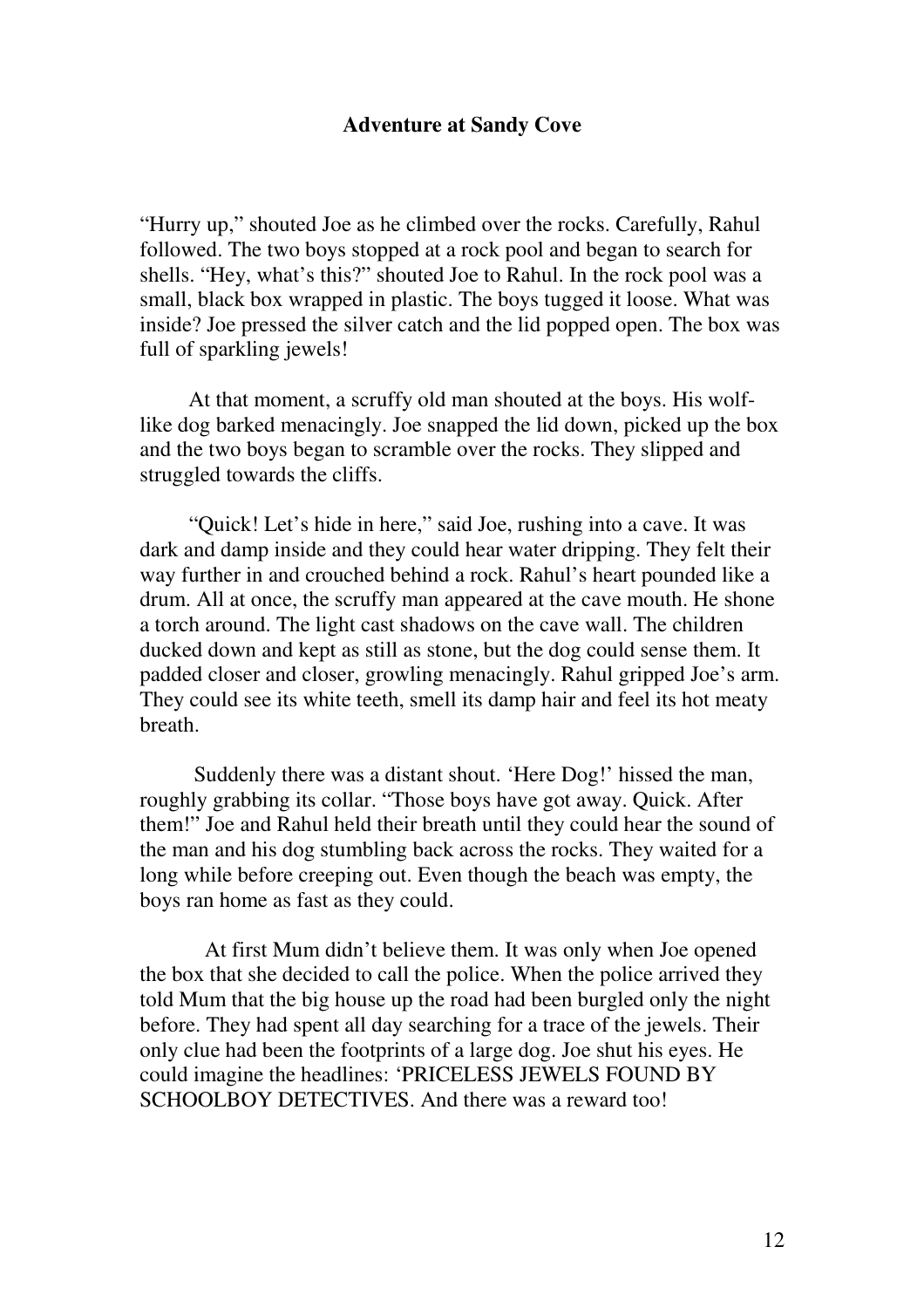## **Possible process.**

Read model through and box it up into 5 basic scenes + draw map.

Listen and retell.

Hot seat characters – bring in box!

Writing in role – diary entry, letter – wanted posters.....

Listen to news bulletin about robbery…

Interview on t.v. – writing in role newspaper report

Photo local place where adventure could take place – annotate.

Create writing toolkit section by section.

Model planning. Brainstorm scaffold and write section by section a similar version in demonstration/shared writing, e.g.

#### **Checklist for an Adventure based on 'Adventure at Sandy Cove'.**

Teach over a week, feeding marking into teaching, building story up through storytelling and drama.

#### **Structure.**

| <b>Opening</b>    | Finding something precious. |
|-------------------|-----------------------------|
| <b>Build up</b>   | Chased by a villain.        |
| Problem           | Hiding from the villain.    |
| <b>Resolution</b> | Escaping.                   |
| Ending            | Reward!                     |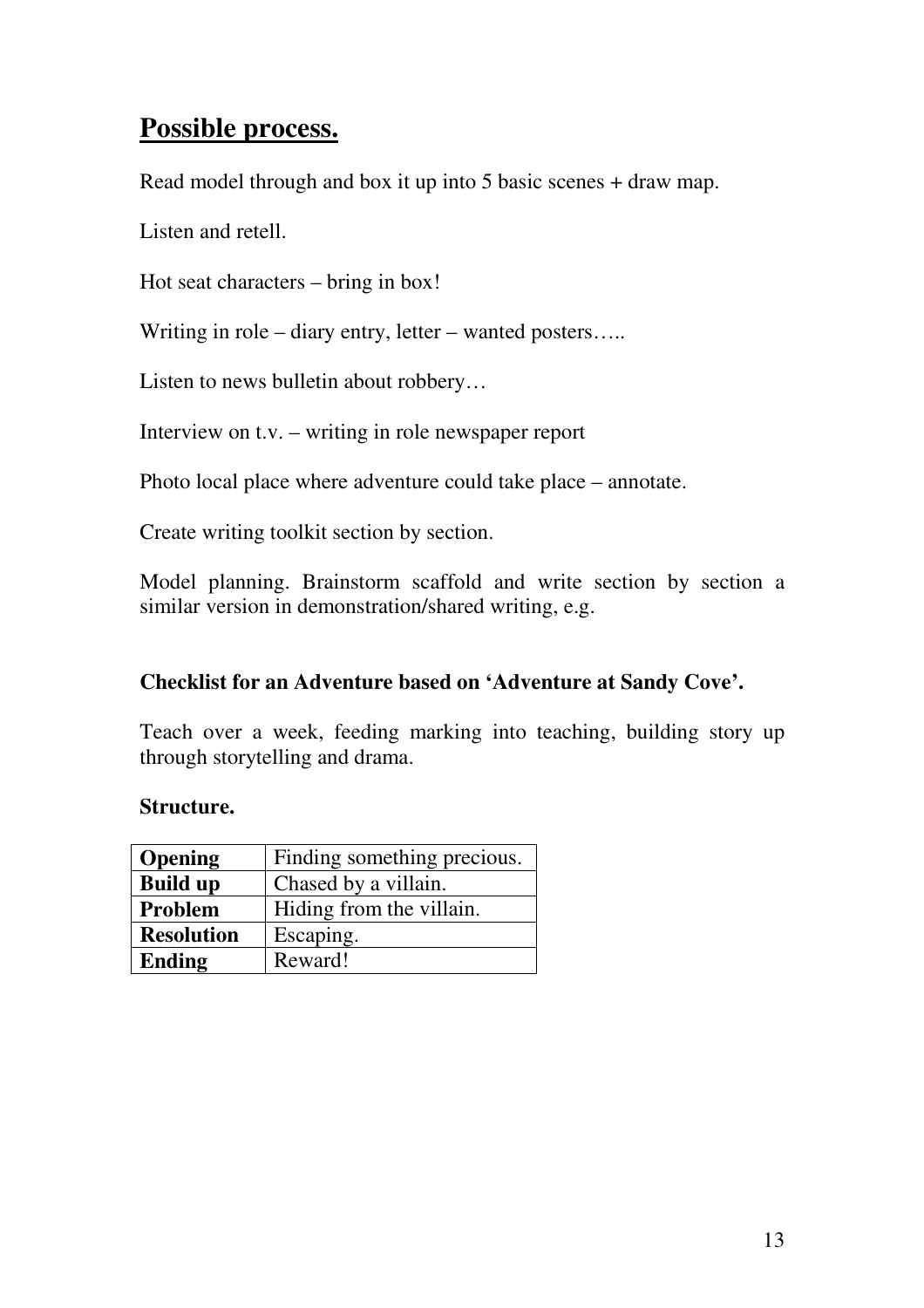#### **Adventure toolkit.**

#### **Story Opening**

- Open with one character speaking
- Two friends in a setting
- They find something precious
- Adverb starter, e.g. Anxiously,....
- Question, e.g. what was it?
- Exclamation it was full of money!

#### **Build up.**

- Dramatic connective, e.g. Just then, at that moment...
- Bring on a villain
- In chase use powerful verbs, e.g. rushed, leaped, dashed, pounded, thudded…

#### **Problem**

- Hide your characters
- Show how they feel, e.g. she froze!
- Use dramatic connectives, e.g. unfortunately, suddenly...
- Use powerful verbs for hiding, e.g. crouch, duck down, squeeze into…

#### **Resolution**

- Dramatic connectives at that moment, all at once...
- Get rid of villain
- Escape use powerful verbs, e.g. rushed, leaped, dashed, pounded, thudded…

#### **Ending.**

- Ending connective, e.g. finally, in the end, later on...
- Show how the characters feel.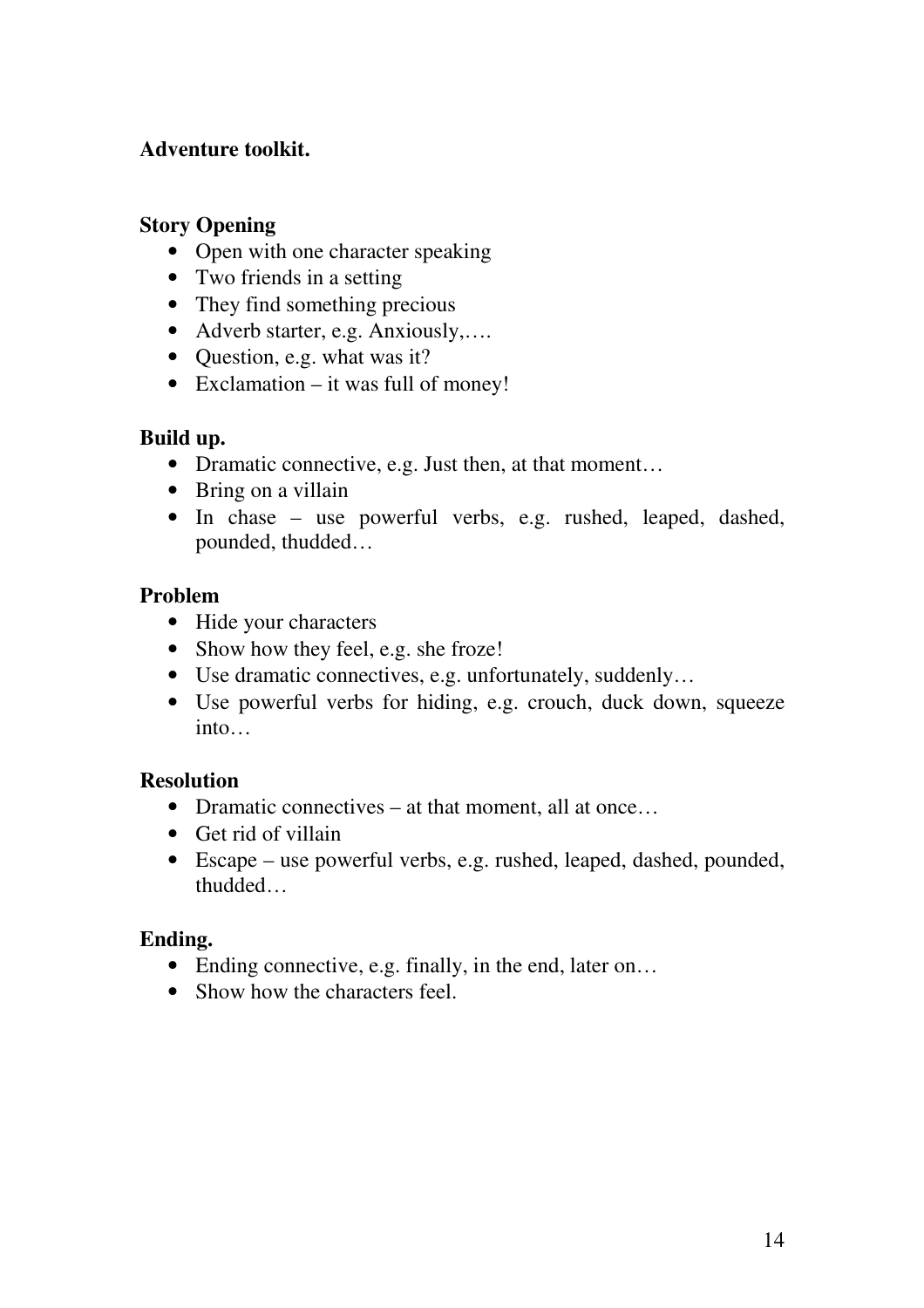#### **The Canal.**

Early in the morning, Tom and I made our way down to the canal. My Mum had told us not to play there but Tom said that it was safe. While we were walking across the fields, we chatted about last night's football game. Moodily, Tom kicked at the mole hills. Cheltenham had lost again!

After ten minutes, we reached the lane, crossed over and ran down to the canal. Carefully, we peered in. It was thick with green weed. The water was still and black. Only the odd bubble broke the surface. It looked deep. Excitedly, Tom grabbed my arm and tugged me over to the oak tree. Where the branches stretched out across the canal, an old rope dangled down.

Although it looked dangerous, Tom grinned at me. He took a run up and leaped out over the canal. After he grabbed the rope, he swung backwards and forwards whooping like a siren. Although I was laughing, inside my heart was thudding. I knew that I would have to swing over the canal next. Tom jumped off. Happily, he handed me the rope.

For a moment, I hesitated. "Are you scared, Joe?" asked Tom, staring at me. I did not want him to think that I was a coward. Warily, I ran back and leapt out. I sailed across the canal, skimming the water with my heels. As I reached the other side, I let go and crashed down onto the bank. Tom laughed and leapt out for the rope.

He meant to swing across and join me but half way over the rope snapped. Tom crashed down into the water. I broke out laughing but then I remembered. Tom couldn't swim. Desperately, I leapt in. At first, I could see nothing – just darkness and weed tangling my feet. But then I saw red! It was Tom's hoodie. Frantically, I grabbed it and tugged him to the side.

Twenty minutes later, we were standing in Mrs Jenkins' kitchen. I had to explain what had happened and Mrs Jenkins gave us both an earful. Then I had to go back to my house where my Mother grounded me for a week! After all, she had warned me often enough. The canal was dangerous. We'd been lucky.

Pie Corbett.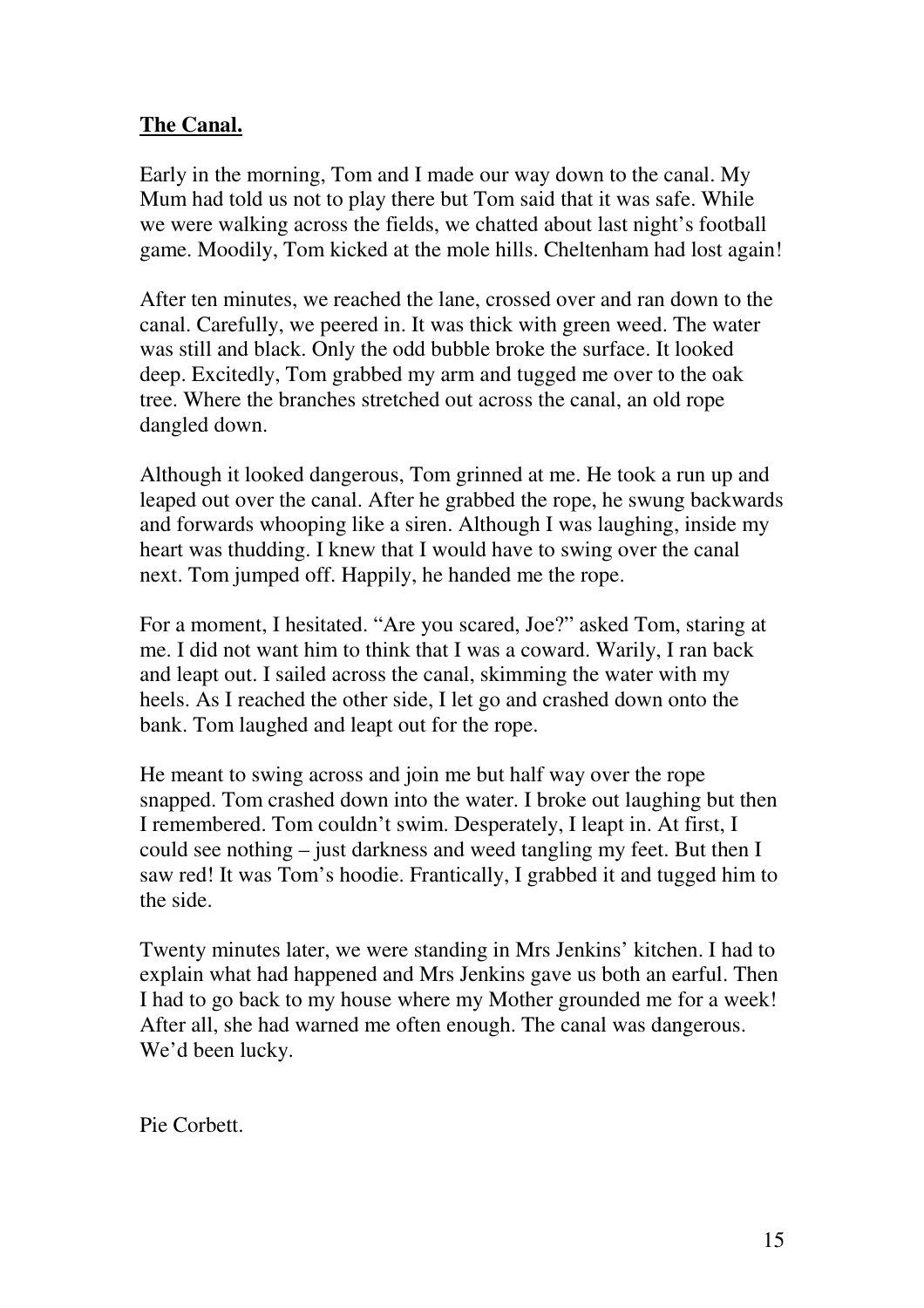# **INVENTION.**

- Move into 'invention' as children build up a bank of known narratives.
- For younger pupils, hold regular weekly story inventing sessions. These should be:
- oral
- guided by the teacher
- reusing familiar characters, settings and patterns
- reusing connectives
- reusing sentence patterns
- an opportunity for new ideas, drawing on a range of stories and life

#### **Capturing the story**

- 1. Story map
- 2. Story mountain
- 3. Coloured connectives.
- 4. Story boxes flow chart/paragraph planner

# **Ways to generate a plot: -**

## **1. Start from the basic Story Ingredients.**

- Who character
- Where setting
- What story pattern, theme or idea
- keep it simple;
- use props;
- start with a character, place or event;
- use a trigger if stuck.

## **2. Box up a rhyme, story or images.**

- Rhymes that can be used as basic patterns 'Humpty Dumpty', 'Sing a song of sixpence', 'Lucy locket', '3 Blind Mice', 'Little Jack Horner', 'Jack Spratt', 'Simple Simon', 'Mary's Lamb', 'Hey diddle diddle', 'Goosey Goosey Gander', 'Little Miss Muffet'.
- Or take a simple picture book like 'Pig in the Pond' and box it up.
- Box up a sequence of images for the children to use as scenes from a story.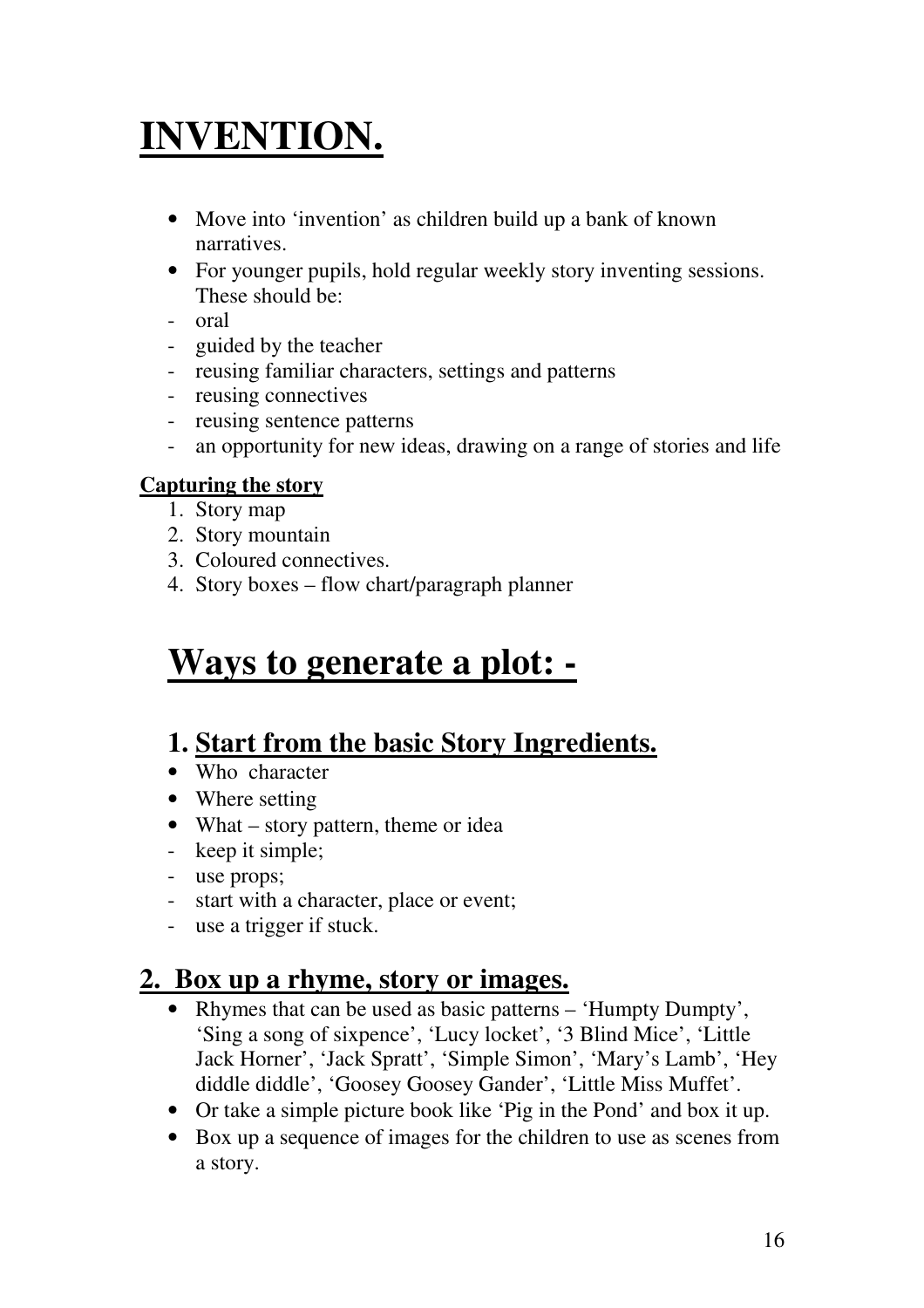## **3. Use a basic story frame.**

#### **Story Development:**

- $\bullet$  Sad happy
- Alone friendship
- Wrong right
- Silly wise
- $\bullet$  Mean generous
- Rags riches

#### **6 Key story patterns:**

- Problem resolution
- Defeating the monster
- Journey/quests
- Warnings/Dangerous places
- Wishes
- Lost/found
- Repetitive patterns

# O BASIC FRAMES.

#### **Meeting someone Story frame.**

| Main character given a task.     |  |
|----------------------------------|--|
| Main character sets off on       |  |
| journey to complete task.        |  |
|                                  |  |
| Main character meets someone.    |  |
| They have a disagreement.        |  |
| They split up.                   |  |
| Other character gets in trouble. |  |
| Main character sees and rescues  |  |
| him.                             |  |
| They make friends.               |  |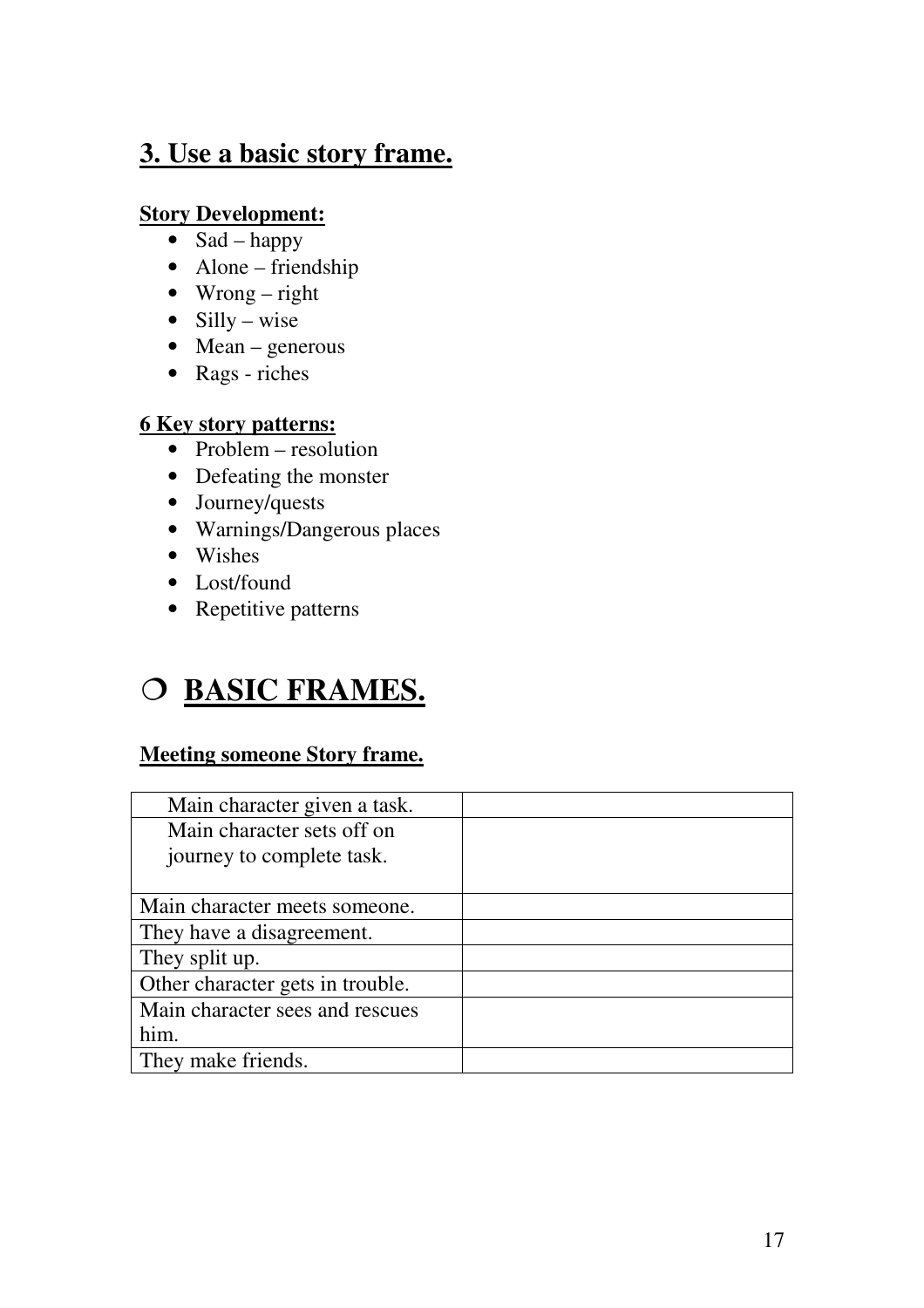## **Defeating fear Story frame.**

| Main character is afraid of        |  |
|------------------------------------|--|
| something. Main character sets off |  |
| to do something.                   |  |
| Main character meets what they are |  |
| afraid of.                         |  |
| Main character faces fear.         |  |
| Main character has to overcome     |  |
| fear, e.g. to help someone else.   |  |
| Main character's fear has gone.    |  |

## **Character flaw Story frame.**

| Main character has a flaw $-$      |  |
|------------------------------------|--|
| greedy, jealous, lonely, angry,    |  |
| etc.                               |  |
| Main character is doing something. |  |
| The flaw leads them astray.        |  |
| Caught/in trouble because of flaw. |  |
| Main character learns and changes. |  |

### **Wishing tale Story frame.**

| Main character really wants        |  |
|------------------------------------|--|
| something.                         |  |
| Main character sets out to get it. |  |
| Barrier.                           |  |
| Main character gets round the      |  |
| barrier.                           |  |
| Main character gets their wish.    |  |

### **Dangerous place Story frame.**

| Main character plus friend set off.       |  |
|-------------------------------------------|--|
| Friend suggests going to dangerous place. |  |
| Main character reluctant.                 |  |
| Friend persuades main character           |  |
| They struggle to get there.               |  |
| They get there.                           |  |
| Something goes wrong.                     |  |
| Friend in trouble.                        |  |
| Main character has to save friend.        |  |
| Friend realises their foolishness.        |  |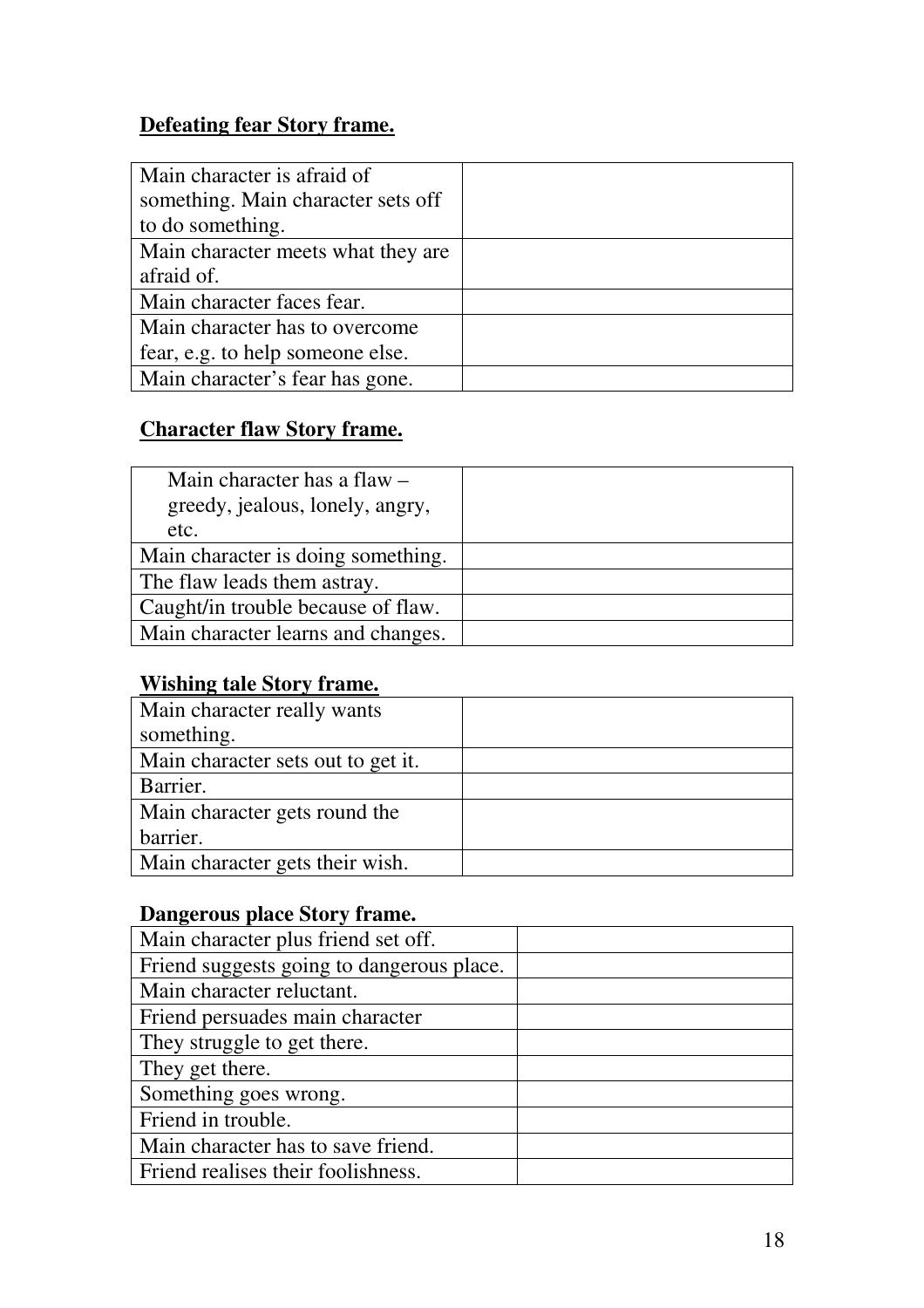| Lost!                                 | Found!                              |
|---------------------------------------|-------------------------------------|
| Main character is given something     | Main character is doing something.  |
| precious.                             |                                     |
| Main character does something.        | Finds something unusual, precious,  |
|                                       | amazing.                            |
| Main character discovers they have    | Discovers what it can do/how        |
| lost the precious item.               | precious it is.                     |
| Searches desperately.                 | Uses it.                            |
| Just about to confess that it is lost | Amazing things happen.              |
| when -                                |                                     |
| Finds it in unlikely place.           | Something goes wrong.               |
| Relief!                               | Has to return it to rightful owner. |

#### • **Warning Story frame.**

| Main character is warned not to   |  |
|-----------------------------------|--|
| do something or go somewhere.     |  |
| Main character sets off.          |  |
| Main character goes to forbidden  |  |
| place/does forbidden activity.    |  |
| Disaster strikes!                 |  |
| Rescuers arrive to help.          |  |
| Main character is rescued.        |  |
| The 'warner' tells main character |  |
| pff                               |  |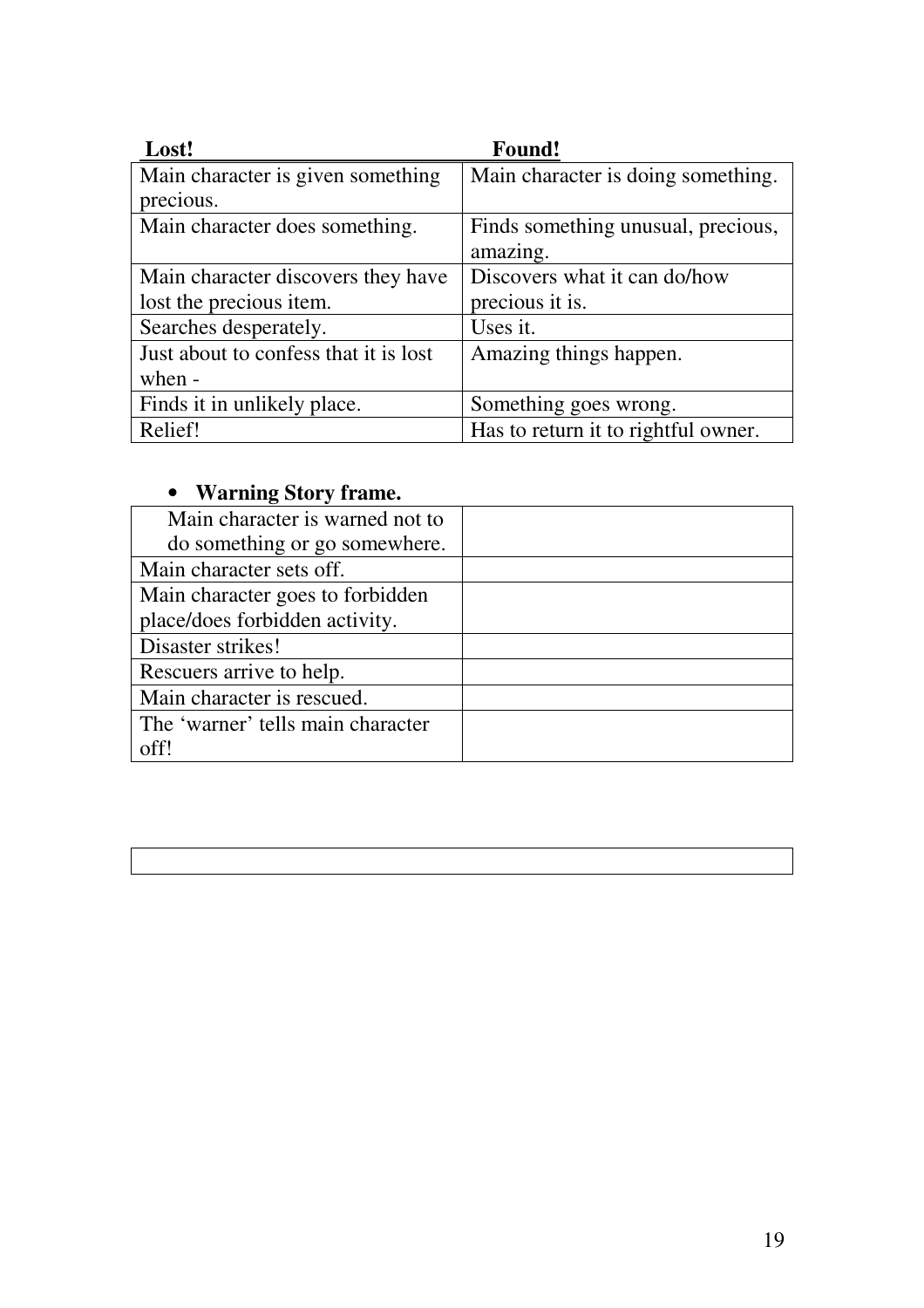**Once upon a time** there was a little boy called Charlie **who** lived on the edge of a big city.

**Early one morning** he woke up and his Mumma said, "Take this bag of goodies to your Grandma's." **Into** the bag she put – a slice of cheese, a loaf of bread and a square of chocolate.

**Next** he walked, and he walked and he walked **till** he came to a bridge. There he met a cat – a lean cat, a mean cat.

"I'm hungry," said the cat. "What have you got in your bag?"

"I've got a slice of cheese, a loaf of bread – **but** he kept the chocolate hidden!"

"I'll have the cheese please," said the cat. **So** Charlie gave the cheese to the cat and it ate it all up.

Next he walked, and he walked and he walked till he came to a pond. There he met a duck – a snowy white duck.

"I'm hungry," said the duck. "What have you got in your bag?"

"I've got a loaf of bread – but he kept the chocolate hidden!"

"I'll have the bread please," said the cat. So Charlie gave the bread to the duck and it ate it all up.

Next he walked, and he walked and he walked till he came to a tall town clock – tick tock, tick tock, tick tock. There he met not one, not two but three scruffy pigeons.

"We're hungry," said the pigeons. "What have you got in your bag?" **Unfortunately**, there was only the chocolate – **Luckily**, Charlie found some crumbs. So he scattered them on the ground and the pigeons ate them all up.

Next he walked, and he walked and he walked till he came to a crossroads. There he met a …. Nobody.

"Mmmm, I'm hungry ," said Charlie. "What have I got in my bag?" "Mmmmmm, chocolate!" So, he ate it all up!

Next he walked, and he walked and he walked till he came to Grandma's house. There he Grandma.

"I'm hungry ," said the Grandma. "What have you got in your bag?" **Unfortunately**, there was only the chocolate wrapper – **Luckily,** grandma had pizza and chips for tea.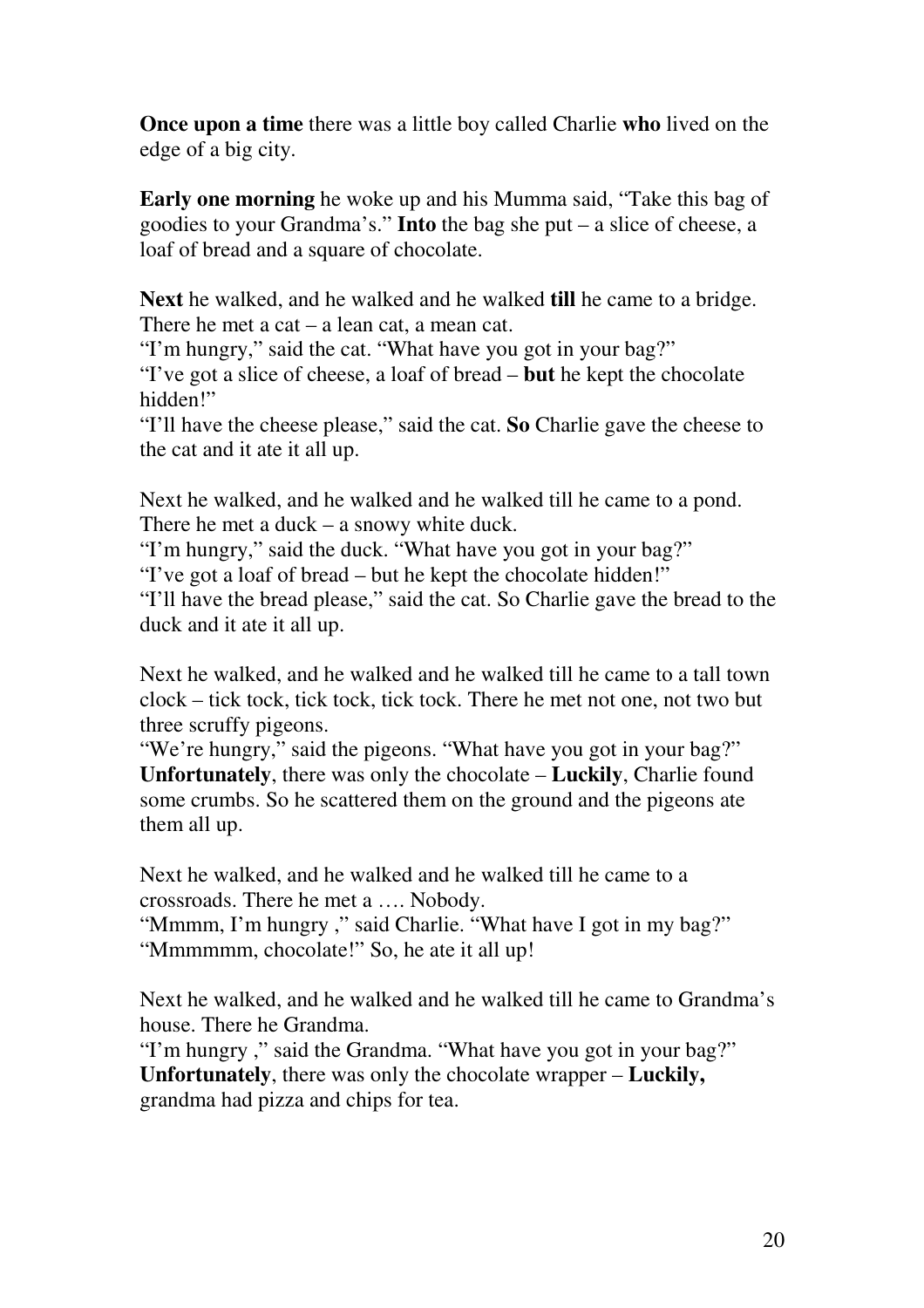# **Storytelling language features.**

#### **Reception Story Making Language Bank**

#### **Introduce**

Once upon a time Early one morning And Then Next Until/till But So Finally

….. who …..

'Run' (he walked and he walked …..)

Description – a lean cat, a mean cat …..

Adverbs: Luckily/unfortunately

Alliteration

Prepositions: down, into over, out, onto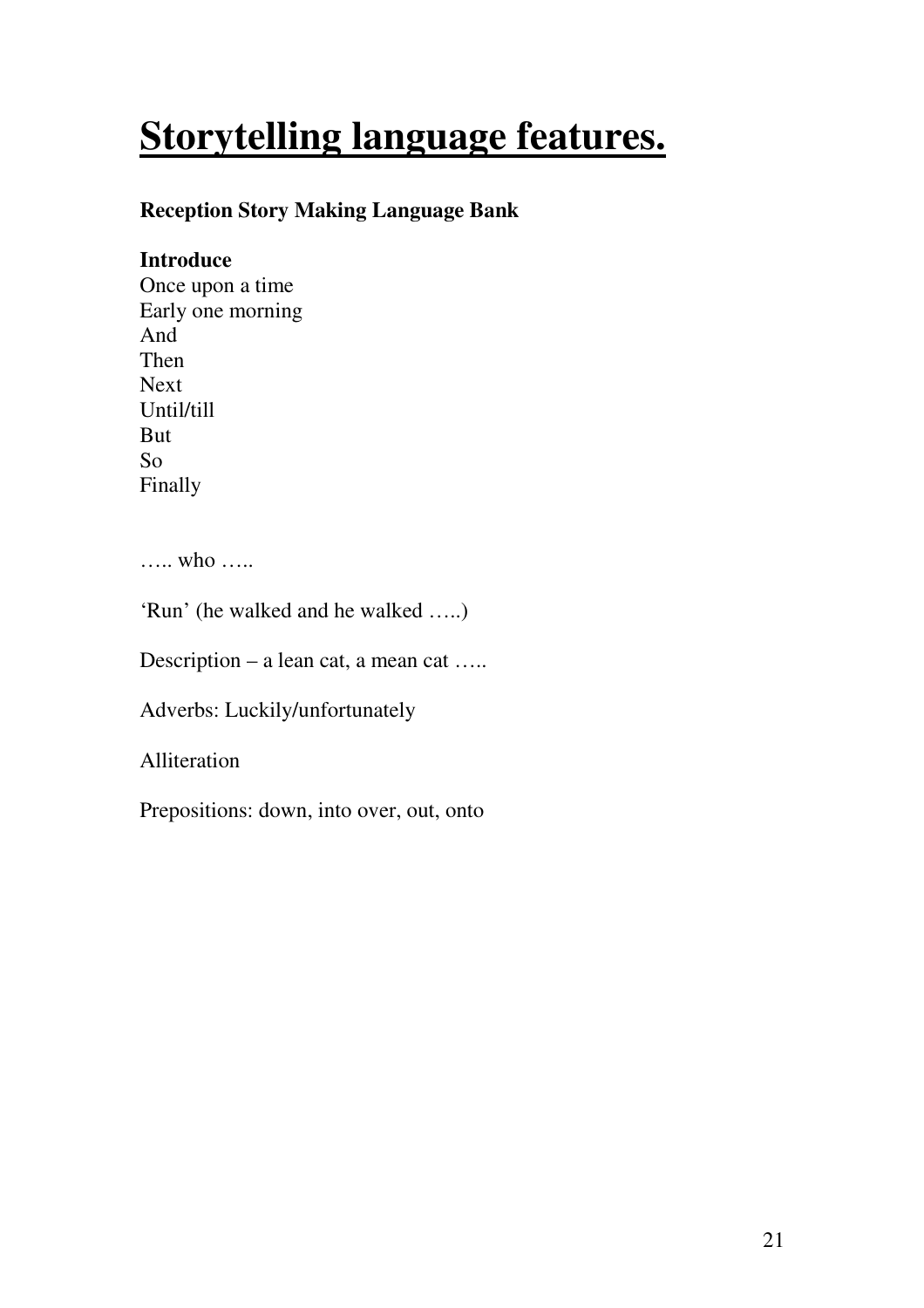## **Year 1 Story Making Language Bank**

| <b>Consolidate</b>                            | <b>Introduce</b>               |
|-----------------------------------------------|--------------------------------|
| Once upon a time                              | One day                        |
| Early one morning                             | First                          |
| And                                           | After/after that               |
| Then                                          | <b>Because</b>                 |
| <b>Next</b>                                   | By the next morning            |
| Until/till                                    | At that moment                 |
| <b>But</b>                                    | Suddenly                       |
| So                                            | To his amazement               |
| Finally                                       | $If \dots$                     |
|                                               | <b>Now</b>                     |
|                                               | Soon/as soon as                |
|                                               | In the end                     |
|                                               | that                           |
|                                               | $\ldots$ or $\ldots$           |
| who                                           | $\ldots$ so that $\ldots$      |
|                                               | $\ldots$ when $\ldots$         |
|                                               | where                          |
|                                               | happily ever after             |
| 'Run' (he walked and he walked<br>$\ldots$ .) | Repetition for effect          |
| Description $-$ a lean cat<br>$\bullet$       | Adjectives to describe         |
| Alliteration<br>$\bullet$                     | Simile using 'as'              |
| Adverbs: Luckily/unfortunately<br>$\bullet$   | Adverbs: suddenly, immediately |
| Prepositions: down, into, over,<br>$\bullet$  | Prepositions: inside, towards  |
| out, onto                                     |                                |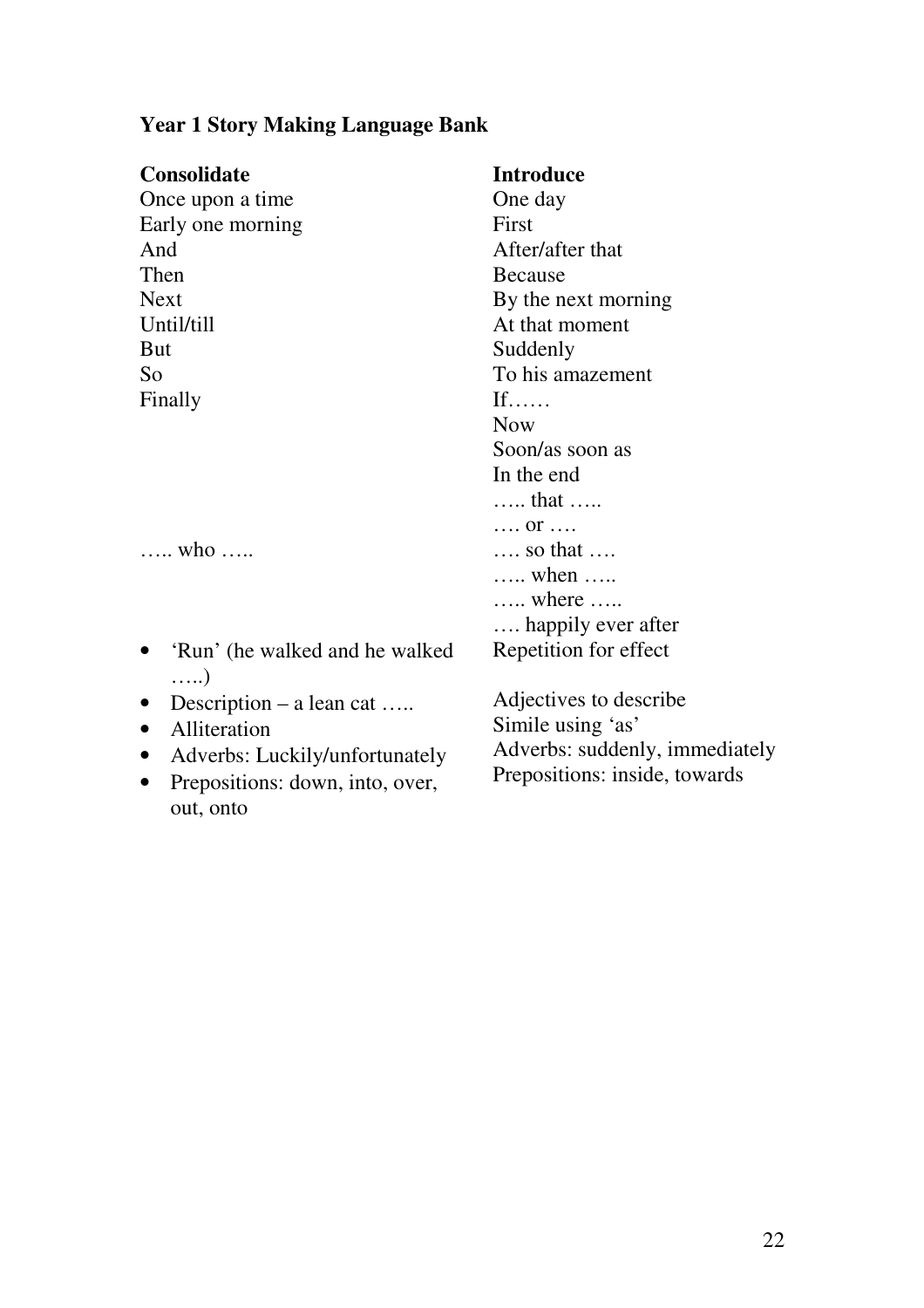| <b>Consolidate</b>               |                                            | <b>Introduce</b> |
|----------------------------------|--------------------------------------------|------------------|
| Once upon a time suddenly        |                                            | Although         |
|                                  | Early one morning to his amazement however |                  |
| One day                          | after/after that                           |                  |
| And                              | <b>SO</b>                                  |                  |
| First                            | by the next                                |                  |
| morning                          |                                            |                  |
| <b>Next</b>                      | if                                         |                  |
| Then                             | now                                        |                  |
| Until/till                       | soon/as soon as                            |                  |
| But                              | in the end                                 |                  |
| <b>Because</b>                   | finally                                    |                  |
| At that moment                   |                                            |                  |
| who   when                       |                                            | to               |
| that $\dots$ where               |                                            |                  |
| or $\qquad \ldots$ so that       |                                            |                  |
| happily ever after               |                                            |                  |
|                                  |                                            |                  |
|                                  |                                            |                  |
| 'Run' & repetition for effect    |                                            |                  |
| Alliteration                     |                                            |                  |
| Simile using 'like'<br>$\bullet$ |                                            |                  |

#### **Year 2 Story Making Language Bank**

- Adjectives to describe: a lean cat • Adverbs: Luckily/unfortunately, suddenly, immediately Adverbs: eventually Behind, above, outside …..
- Prepositions: down, into, over, out, onto, inside, towards Simile using 'like'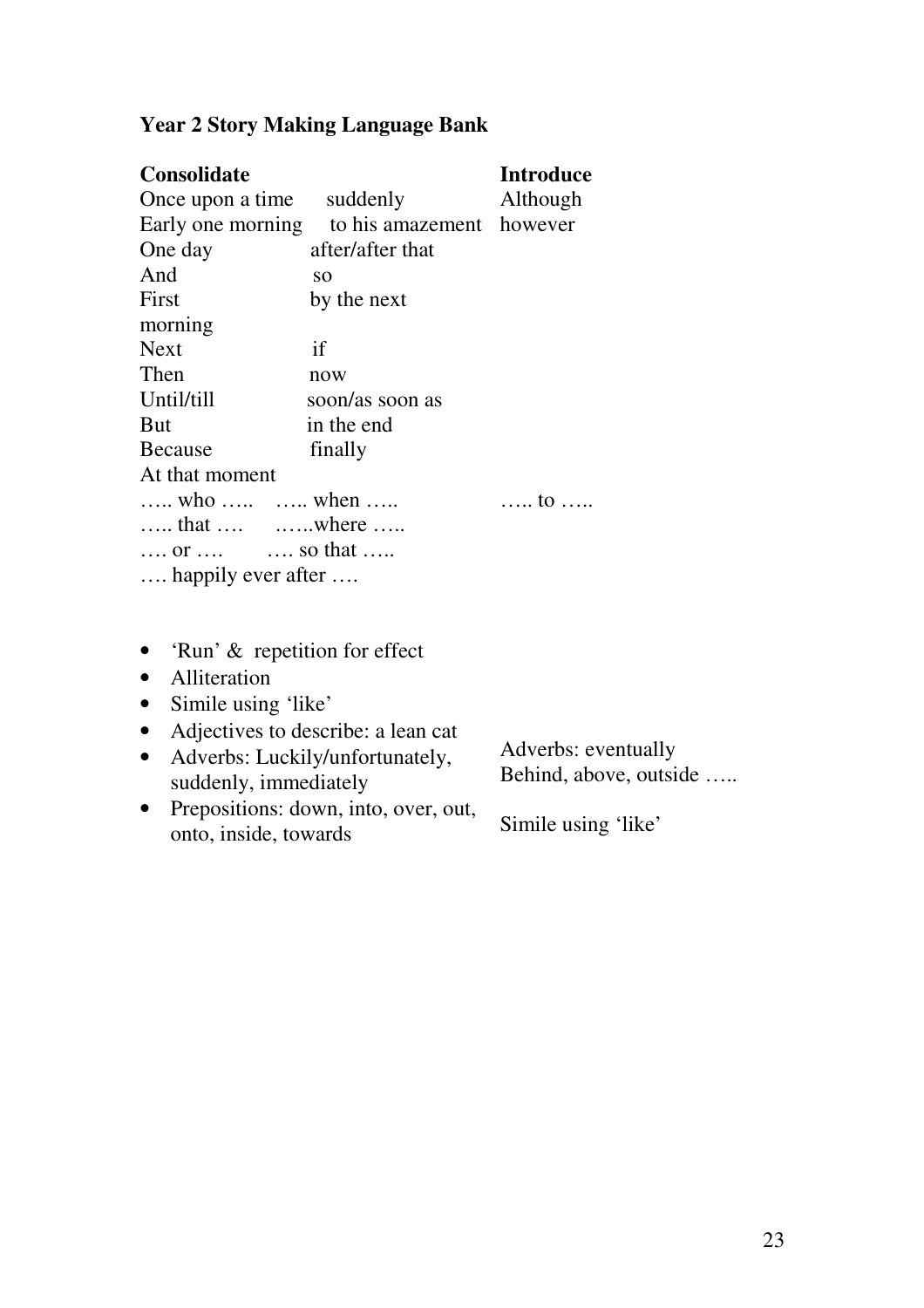#### **Year 3/4 Story Making Language Bank**

| <b>Consolidate</b> |                     | <b>Introduce</b> |
|--------------------|---------------------|------------------|
| Once upon a time   | Immediately         | later            |
| One day            | Although            | when/whenever    |
| Early one          | However             | without warning  |
| morning            | If $\ldots$         |                  |
| First              | So                  |                  |
| <b>Next</b>        | Soon/as soon as     |                  |
| After/a while      | Then                |                  |
| <b>Before</b>      | $\ldots$ until/till |                  |
| And                | While/meanwhile     |                  |
| As                 | In the end          |                  |
| <b>But</b>         | Finally             |                  |
| At that moment     |                     |                  |
| Suddenly           |                     |                  |

#### **Consolidate**

…… who …… …… when …… …… that …. …… where …… …. or …. ..to.. …. so that ….. …. happily ever after ….

- 'Run' & repetition for effect
- Adjectives to describe: a lean cat
- Adverbs: Luckily/unfortunately, suddenly, immediately, eventually
- Prepositions: down, into, over, out, onto, inside, towards
- 'How' starter, eg Slowly, ...
- 'Where' starter, eg At the end of the lane .....
- Alliteration and similes (as & like)

#### **Introduce**

- 'ing' clause starter, eg Running along, Tim tripped over.
- drop in 'ing' clause, eg Tim, running along, tripped over.
- drop in 'who' clause, eg Tim, who was late, tripped over.
- short sentences, questions, exclamations
- sentence of 3 for description, e.g. He wore a red cloak, shiny shoes and a tall hat.
- "" plus speech verb/adverb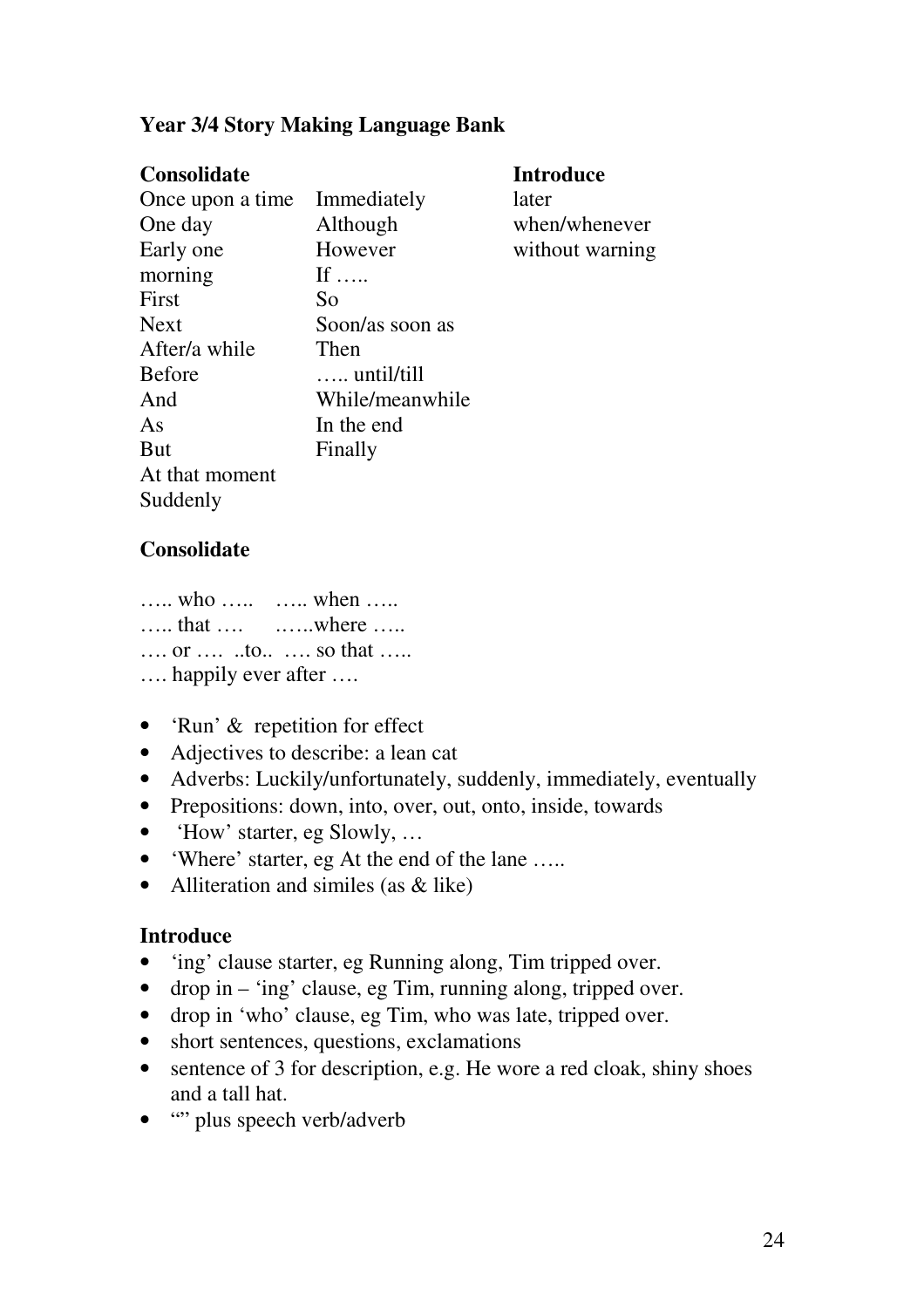#### **Year 5/6/7 Story Making Language Bank**

| <b>Consolidate</b> |                           | <b>Introduce</b> |
|--------------------|---------------------------|------------------|
| Once upon a time   | Although                  | Elaborate, eg    |
| One day            | However                   | Early one        |
| Early one          | Later                     | frosty morning   |
| morning            | If $\ldots$               |                  |
| First              | So                        | In an instant    |
| <b>Next</b>        | As/Soon/as soon as        | Out of the blue  |
| After/a while      | Then                      |                  |
| <b>Before</b>      | $\ldots$ until/till       |                  |
| <b>But</b>         | While/meanwhile/When/wh   |                  |
| At that moment     | enever                    |                  |
| Suddenly           | Eventually/Finally/In the |                  |
| Immediately        | end                       |                  |
| Without warning    |                           |                  |

#### **Consolidate**

|  | who   when   while   that  where     |  |  |  |  |
|--|--------------------------------------|--|--|--|--|
|  | or  to  so that   happily ever after |  |  |  |  |

- 'Run' & repetition for effect
- Adjectives to describe: a lean cat
- Adverbs: Luckily/unfortunately, suddenly, immediately, eventually
- Prepositions: down, into, over, out, onto, inside, towards
- 'How' starter, eg Slowly, ...
- 'Where' starter, eg At the end of the lane .....
- 'ing' clause starter, eg Running along, Tim tripped over.
- drop in 'ing' clause, eg Tim, running along, tripped over.
- drop in 'who' clause, eg Tim, who was late, tripped over.
- short sentences, questions, exclamations
- "" plus speech verb/adverb
- Alliteration and similes (as & like)

#### **Introduce**

\* 'ed' clause starter, eg Exhausted, Tom ran home.

\*drop in 'ed' clause, eg Tim, exhausted by so much effort, ran home.

\*sentence of 3 for action, eg Tim ran home, sat down and drank his tea. \*speech plus stage direction 'ing' clause, "Stop," he whispered, picking up his tea.

\*Personification